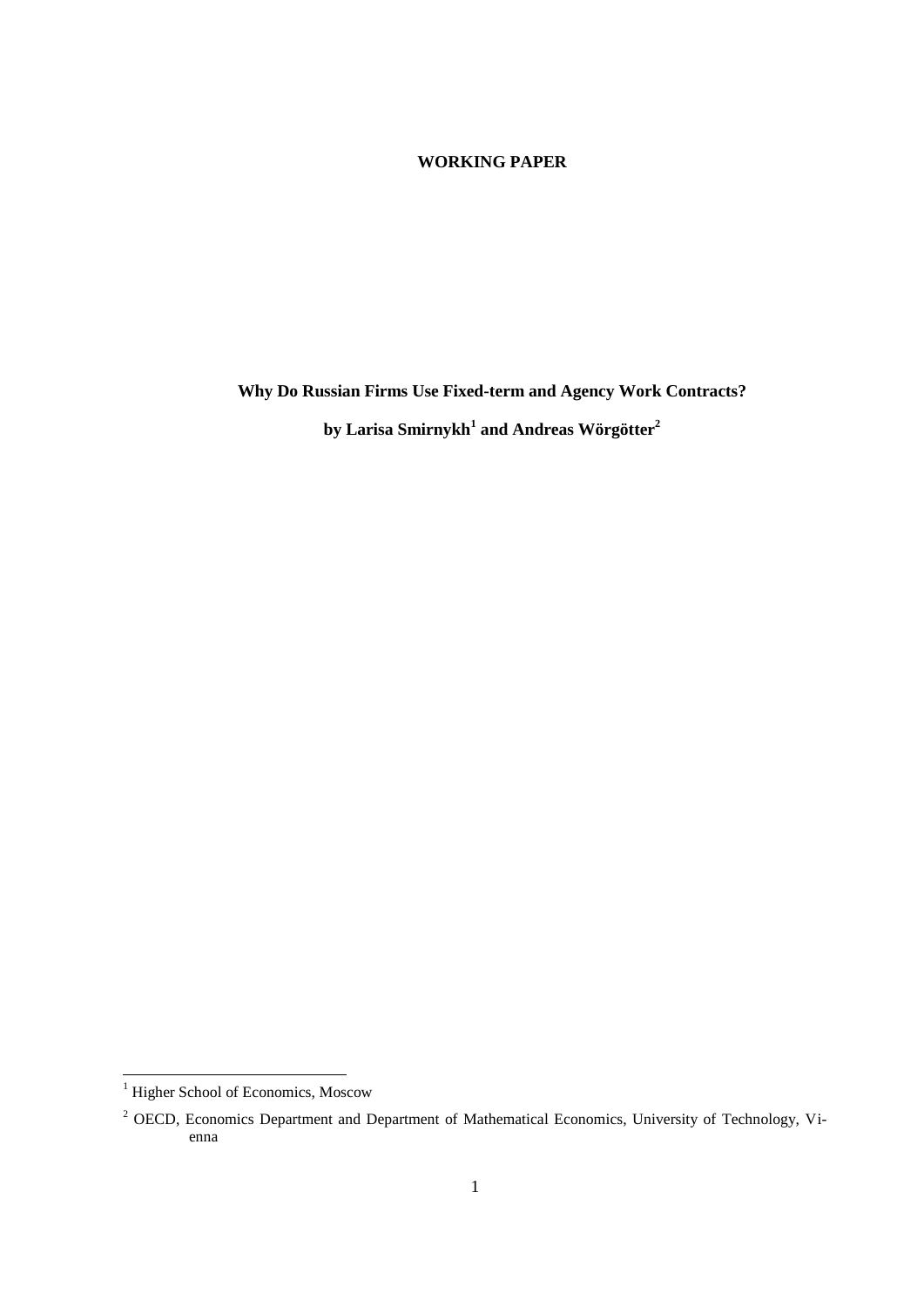# **TABLE OF CONTENTS**

# Theory and Hypotheses

## **Tables**

| 4. Employment dynamics at enterprises with different types of labour contracts  20 |  |
|------------------------------------------------------------------------------------|--|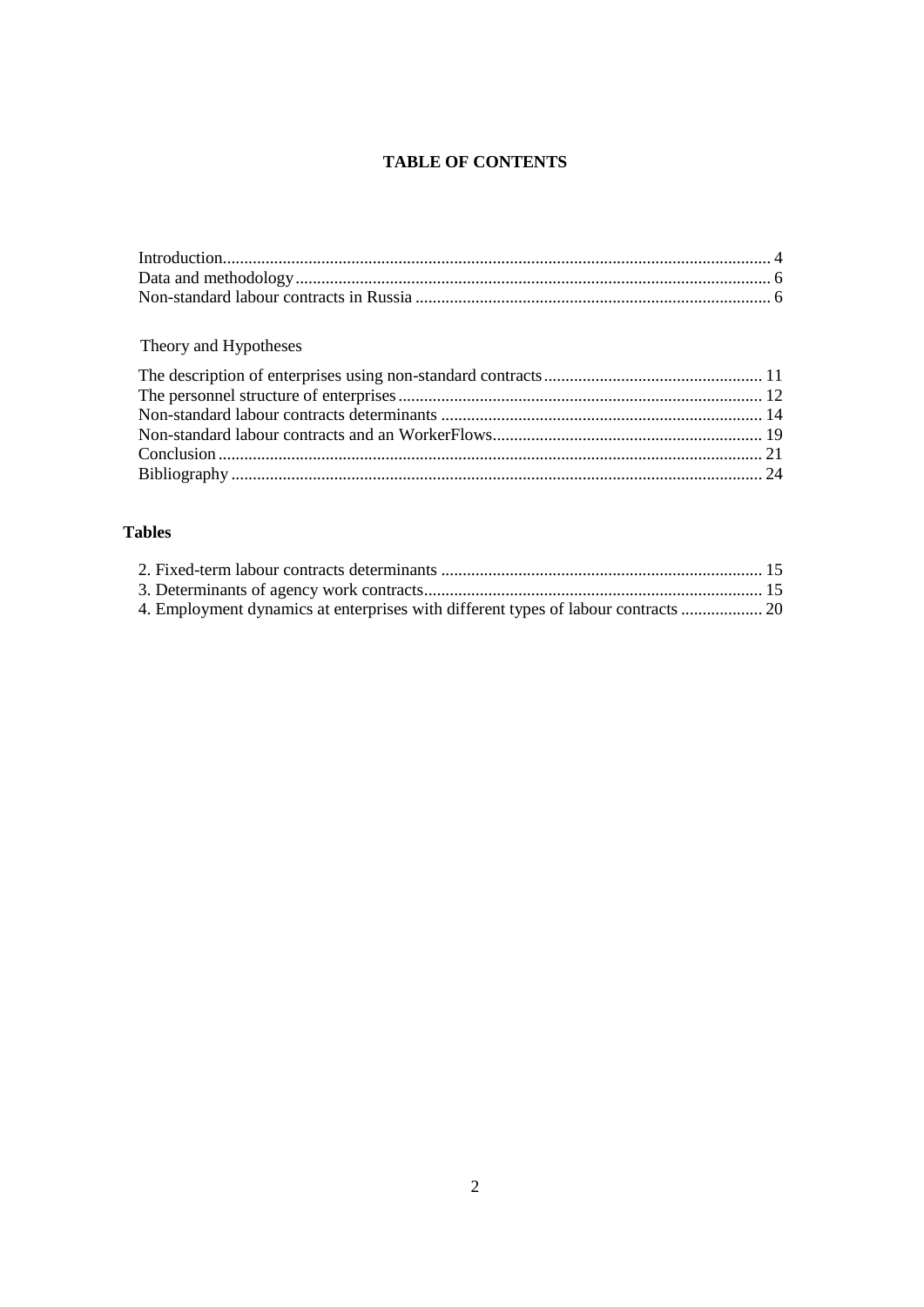## **ABSTRACT**

### **Why Do Russian Firms Use Fixed-term and Agency Work Contracts?**

This study looks into the use of fixed term contracts and agency work in Russia during and shortly after the crisis 2009-2010 with the help of an enterprise survey. The results of variance analysis show that the use of non-standard labour contracts is not uniform across sectors, size and skill requirements. Probit analysis reveals that the use of fixed term contracts also increases the likelihood of using agency work, but not the other way around. The increase of non-standard labour contracts increases the turnover on the labour market and contributes to an increase in dualisation, but may also help to prevent a larger increase in unemployment during crisis periods.

*JEL Classification*: J41; J21; J63; J23

*Keywords*: labour contracts; employment level; turnover; labour demand; Russia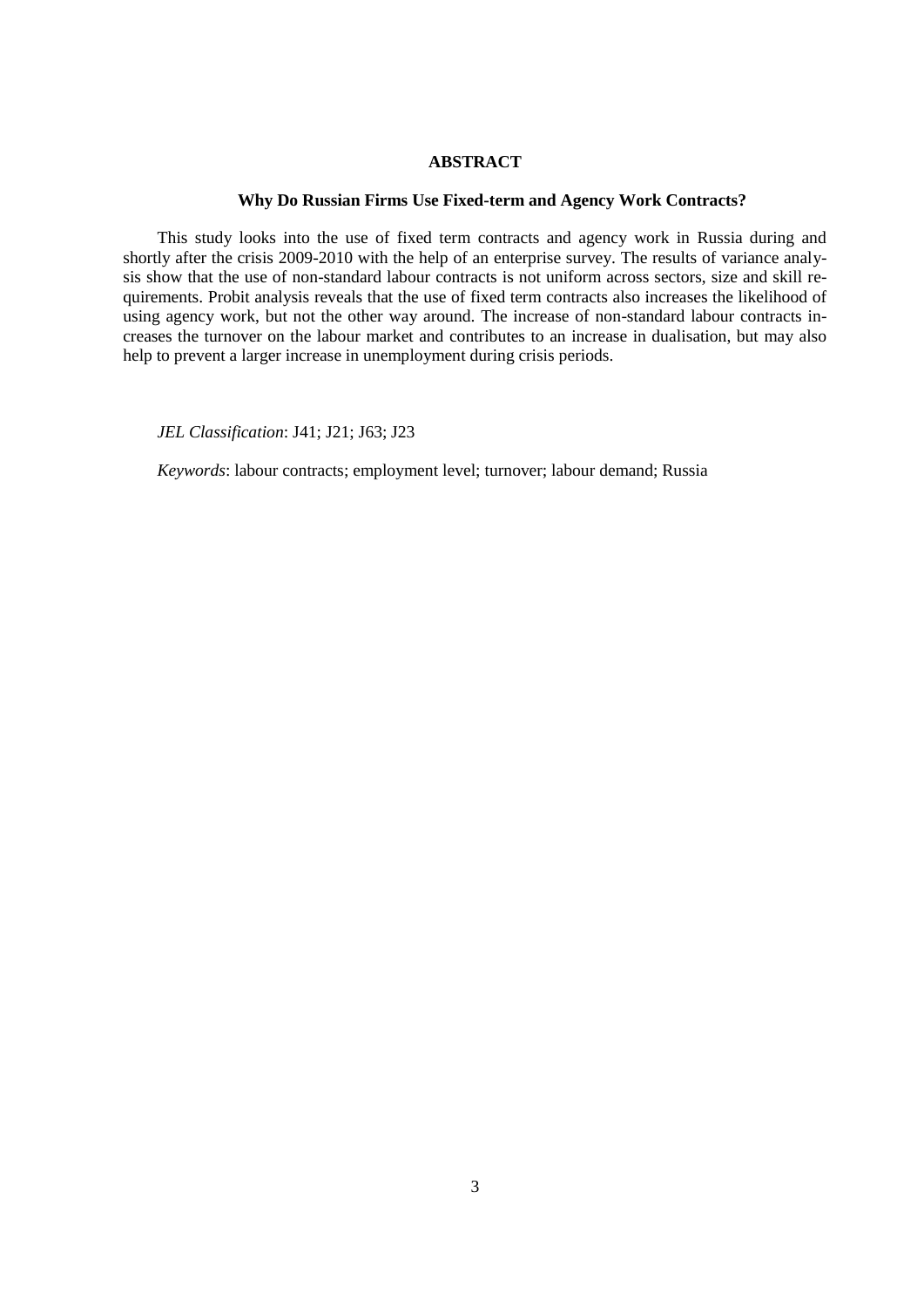## **Why Do Russian Firms Use Fixed-term and Agency Work Contracts?<sup>3</sup>**

by Larisa Smirnykh<sup>4</sup> and Andreas Wörgötter<sup>5</sup>

## <span id="page-3-0"></span>**Introduction**

l

There is a growing academic literature on the erosion of the standard work contract and the increasing importance of non-standard work contracts (Alda/Bellman, 2003; Brinkmann/Doerre/Roebenack, 2006; Keller/Seifert, 2007; Brehmer/Seifert, 2008; Neubäumer/Tretter, 2008; Kalleberg, 2009; Gensicke/Herzog-Stein/Seifert/Tschersich, 2010; Boeri, 2011).

In the academic literature the term "atypical employment" usually refers to all work contracts, which significantly deviate from the normal work contract (Mückenberger, 1985). Consequently, employment is considered to be atypical if one of the following conditions does not apply: working full time, open-ended contract, fully covered by social security systems, and the identity of the work and employment relationship. (Keller/Seifert 2007; Destatis 2008). Typical atypical employment contracts are part-time contracts or labour leasing.

The extent of new forms of labour contracts in Russia increases permanently. Nowadays it can be already compared with such European countries as Germany, Greece, Estonia, Lithuania, Poland (Smirnykh, 2010). In other words, non-standard labour contracts are becoming more important for employees and employers in the Russian labour market.

The application of non-standard contracts by enterprises provides more flexibility compared with standard terms of employment. On the one hand, non-standard labour contracts allow employers to hire workers at lower costs (there are no costs of job separation) which helps decreasing the unemployment rate. On the other hand, the application of non-standard contracts by enterprises increases the instability of employment relations and the salary level, which may contribute to income inequality and dualisation.

Most studies investigate the consequences of non-standard labour contracts for workers in particular and the society in general (Boockmann/Hagen, 2006; Kvasnicka, 2008; Autor/Houseman, 2010; Karabchuk, 2012; Jahn, 2010; Jahn/Riphahn/Schnabel, 2012).

Only a few studies look into the motivation behind the employers" demand for temporary contracts and labour leasing (Houseman 2001; Hagen/Boockmann, 2002; Booth/Dolado/Frank, 2002; Pfeifer, 2005; Portugal/Varejao, 2009; Jahn/Bentzen, 2010). Usually enterprises prefer to employ staff on the basis of fixed-term labour contracts than to use open–end contracts for meeting short-term workloads. Thus, the process of recruiting workers can proceed differently at enterprises using nonstandard labour contracts compared with those which do not use such contracts, because of a wider range of choices. [possibly enter something on the relationship between standard- and non-standard

<sup>3.</sup> This study was implemented in the framework of "The 2011 Basic Research Program of National Research", Higher School of Economics and prepared for the IZA/HSE Workshop "Labor Market Adjustment in the Commonwealth of Independent States, Central Asia and China in the Wake of the Great Recession" on 5-6 October, 2012 in Moscow. The responsibility for this paper is strictly with the authors and opinions and assessments are not necessarily shared by OECD or its member countries. The responsibility for this paper rests with the authors. Its content is not necessarily shared by the OECD or its member countries.

**<sup>4</sup>**. Professor of Economics, [Laboratory for Labour Market Studies,](http://lirt.hse.ru/en/) Higher School of Economics, Moscow

<sup>5</sup> OECD, Economics Department, Paris and Department of Mathematical Economics, University of Technology, Vienna.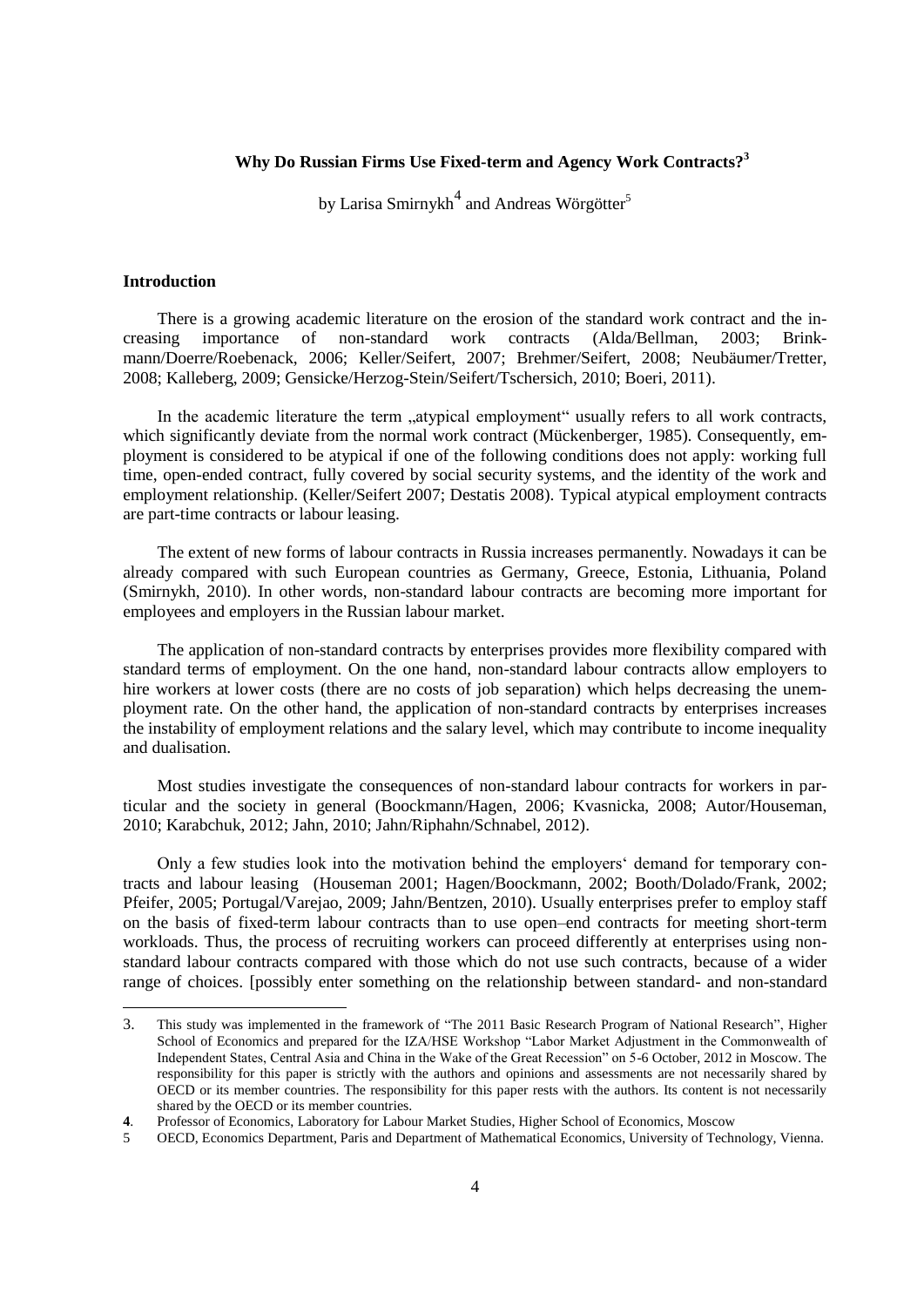labour contracts along the lines of on one side strict EPL restricting choice and on the other side dualisation reducing human capital accumulation, productivity growth and ...]

In the literature, several reasons have been identified that may render atypical employment profitable. If costs alone would be the only determinant of the choice of the type of labour contract used, then there would be only one or the other, but not standard and non-standard work contracts coexisting. If there are cost-advantages of non-standard work contracts (like the absence of jobtermination costs), then companies would employ workers only on the basis of non-standard work contracts(Pfarr et. al., 2004). There must also be other considerations. Therefore it could be that uncertainty could also play a role. (Abraham, 1988; Milner/Pinker, 2001). If companies employ a highly specialised labour force and mainly work for volatile foreign and highly profitable demand then it could be that the availability of workers is more important than their costs.

[possibly introduce a para on Germany along lines of Hüfner, Klein, Wörgötter]

Firms can use atypical employment to adjust more efficiently to temporary demand fluctuations. If employers are uncertain about whether a rise in demand is temporary or permanent, they will be reluctant to increase the number of regular workers, relying instead on atypical workers until the economic outlook becomes more certain. By employing atypical work, firms may insulate their regular workforce from changing demand conditions. This insulation may help firms to reduce firing costs and save firm-specific human capital. It may also be used to obtain wage and work rule concessions from regular workers in exchange for greater employment security. Atypical work may be used in case of temporary absences of regular employees due to illness, holidays or child care leave. Firms may use flexible working contracts to screen prospective regular employees. The existence of specialised TWA workers may make it cost-effective for small- or medium-sized firms to hire atypical workers for particular tasks instead of hiring regular workers. Employers may be forced to use secondary workers if they are not able to fill vacancies at prevailing wages. Using TWA workers instead of permanent employees may be advantageous for firms in order to avoid paying social security contributions.

In our empirical analysis we will focus on the first three points mentioned which we consider the most important ones.

The uncertainty on the company's final demand market generates an uncertainty about the demand for labour, which can be responded with more flexibility on the company level and a dualisation of the internal labour market in the company: demand shocks are absorbed by marginal workers in order to avoid laying off the incumbent labour force. For this approach to make sense it is necessary to be able to differentiate the labour contract according to the nature of the human capital of the worker. Workers with a very firm specific human capital are very costly to replace, while for workers with transferable human capital it may not be advantageous to stick with one employer.

A second source of uncertainty is the limited information available ex-ante about the productivity of the worker. The employer can find out more during the probation period, but the usual restriction on the length of the probation period may not be appropriate in all cases. Therefore an employer might prefer fixed term contracts in order to gain a full picture. In case the true productivity of the worker reflects the expectations of the employer and if there is no undue wage differentiation the worker might not refuse a non-standard labour contract if it is an entry ticket for a standard labour contract with sufficient probability. This way the matching fit can be increased and layoffs because of recruiting mistakes can be avoided.

Finally there is some fluctuation oft the internal labour supply because of sickness, maternity leaves and other unforeseen absences. In these cases the replacement by temporary work contracts or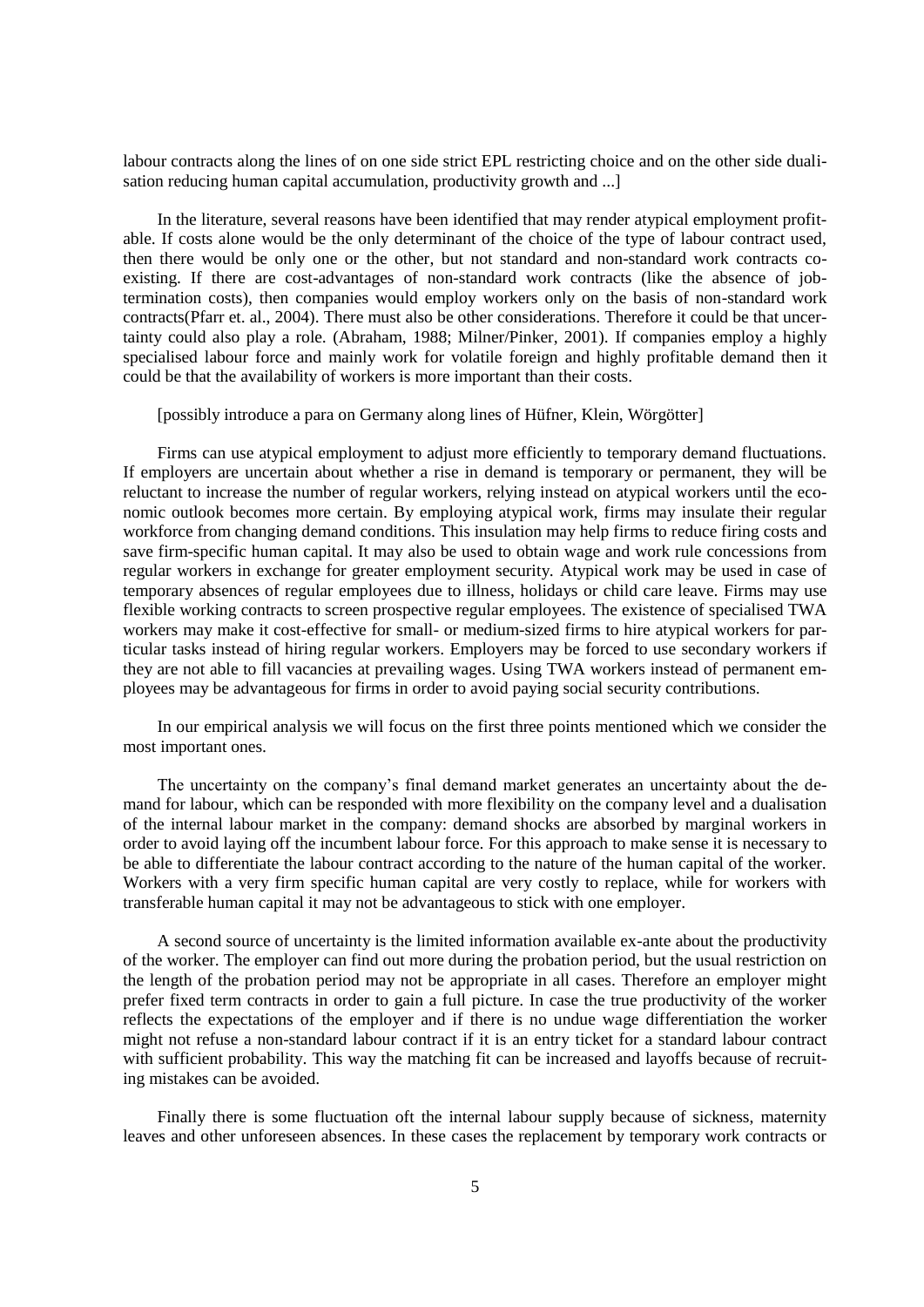agency workers is preferable, because it avoids excess fluctuations of the labour force. For the hired worker with a non-standard labour contract there is also an advantage, as long as there is transparency about the non-availability of a standard labour contract.

Under ideal framework regulations workers with a non-standard labour contracts are young (before entering their first standard labour contract, do not cheat about their true productivity or have a high share of general education.

This study investigates at what kind of working places and in which branches (sectors) of the Russian economy the probability of employment on the basis of non-standard contracts is the highest. The reasons of Russian enterprises' demand for non-standard employment are explored in this paper on the basis of the identification of determinants affecting the probability of non-standard labour contracts utilization in .

Questions to be answered are:

- Whether enterprises" benefits from the utilization of non-standard labour contracts are different for small and large-scale enterprises and differ for branches and sectors of the economy
- Whether the employment level at enterprises, using non-standard labour contracts comparing it with enterprises which do not use such labour contracts increases or decreases. The answer for this question is interesting in particular for the crisis period of 2008-09, when the threat of employment termination and unemployment increased.

The paper is organised in five sections. The first section analyses the development of the volume and the dynamics of non-standard employment in Russia. The second section is devoted to the analysis of general factors at enterprises using non-standard labour contracts. The third section reviews staff differences at enterprises using non-standard labour contracts and at those which do not use them. The fourth section includes the analysis of determinants affecting the application of non-standard labour contracts by enterprises and explains reasons behind the demand for non-standard labour by Russian enterprises. The fifth section provides an analysis of the impact of non-standard labour contracts on the rates of recruiting, dismissal and employment.

#### <span id="page-5-0"></span>**Non-standard labour contracts in Russia**

The present investigation shows that in the course of the financial crisis of 2009 and in its aftermath (2010) more than one third of Russian enterprises used non-standard labour contracts (Table 1). And in general, the share of enterprises with non-standard labour contracts was increasing by 3.2 percentage points between 2009 (39.9%) and 2010 (43.1%).

Furthermore, the utilization of non-standard labour contracts by enterprises was not uniform. Enterprises found fixed-term labour contracts more attractive than agency work. Thus the share of enterprises with fixed-term labour contracts in the total number of enterprises was in 2009-2010 much higher (37.4% and 39.8%) than the share of enterprises using agency work contracts (2.5% and 3.3%).

In Germany about as many (3%) enterprises use agency work, but much fewer enterprises (17%) use temporary work contracts (Hohendanner/Gerner 2010), (IAB, 2009).

The dynamics on non-standard work contracts in Russia is characterised by much faster growth of agency work (albeit from a much lower level) than fixed term contracts. In 2009 the number of enterprises using fixed-term labour contracts exceeded the number of enterprises with agency work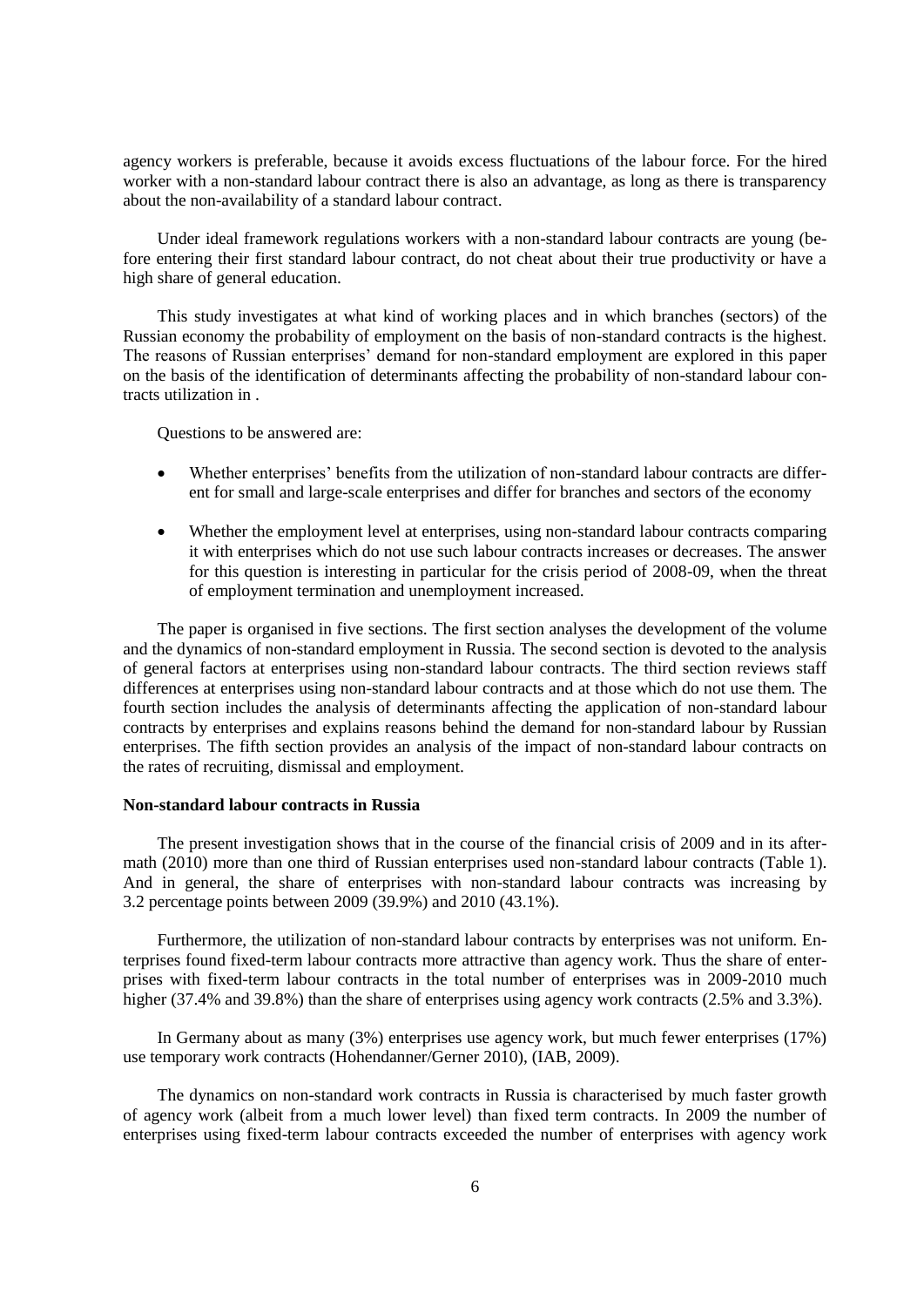contracts by 15 times though in 2010 this ratio decreased to 12 times. This reduction took place because of the significant increase of the number of enterprises using agency work contracts. The utilization of these contracts increased by 32% in 2010 compared with 2009 while the number of companies with fixed-term labour contracts increased by only 6%, although the number of contracts per company increased as well.

It can be expected that the outlined tendency will also remain in place in future as in 2011 enterprises planned to decrease the utilization of fixed-term labour contracts (with the share of companies using temporary work contracts falling to 31.5%) while at the same time increasing the utilization of agency work contracts (with the share of companies using agency work contracts going up to 3.9%), decreasing the ratio between these two types of non-standard labour contracts to 8 , down from 15 and 12 in the preceding years.

|                                                                                             |      | Years          |  |
|---------------------------------------------------------------------------------------------|------|----------------|--|
| Types of contracts                                                                          | 2009 | $2010(10)^{6}$ |  |
| Firms with fixed-term contracts                                                             | 37.4 | 39.8           |  |
| Share of employees with fixed-term contracts (basis: all firms)                             | 5.2  | 5.5            |  |
| Share of employees with fixed-term contracts (basis: firms with fixed-term contracts)       | 13.9 | 13.8           |  |
| Enterprises with agency work contracts                                                      | 2.5  | 3.3            |  |
| Share of employees with agency work contracts (basis: all firms)                            | 0.1  | 0.2            |  |
| Share of employees with agency work contracts (basis: firms with fixed-term con-<br>tracts) | 5.1  | 6.2            |  |
| Share of firms hiring workers                                                               | 84.1 | 87.2           |  |
| Thereof share of firms with                                                                 |      |                |  |
| - fixed-term contracts                                                                      | 42.5 | 44.2           |  |
| - agency work contracts                                                                     | 2.9  | 3.8            |  |
| Share hiring of employees (basis: all firms)                                                | 17.9 | 16.9           |  |
| Share hiring of employees (basis: firms with fixed-term contracts)                          | 21.1 | 19.7           |  |

#### **Table 1. Non-standard labour contracts level in 2009-2010, %**

Source: Russian enterprises survey (RES) in 2010.

Summing up, the utilization of non-standard labour contracts increased at Russian enterprises in 2009-10, mostly due to the increase in the use of agency work contracts.

Share hiring of employees (basis: firms with agency work contracts) 25.3 23.5

Together with the increasing number of enterprises using non-standard labour contracts, the number of employees recruited under the conditions of these contracts was growing as well. In 2009-10, the percentage of employees working on the basis of fixed-term labour contracts in the total number of employees was equal to 5-6% and this value for those working under the terms agency work contracts was equal to less than 1% (Table 1). In Germany the absolute numbers are similar, but the increase of non-standard work contracts is more evident for fixed term contracts. In 2010, more than 9 percent of all employees liable to social security in Germany are employed under fixed-term contract (Nielen and Schiersch, 2012). In 2000 this was only about 6 percent (Gundert and Hohendanner, 2011). About 2 % of all employees in 2008 were agency workers (IAB, 2008).

The shares of employees with non-standard labour contracts are of course higher if only enterprises which use such contracts are considered. In 2010 the average percentage value of employees working under the conditions of fixed terms at enterprises using fixed-term labour contracts, was equal to 14% of the total number of employees. Enterprises using agency work contracts had 6.2% of employees of the general staff number working on the basis of these contracts. It therefore seems that

 $\overline{a}$ 

<sup>6.</sup> Data for the 10 months of current year.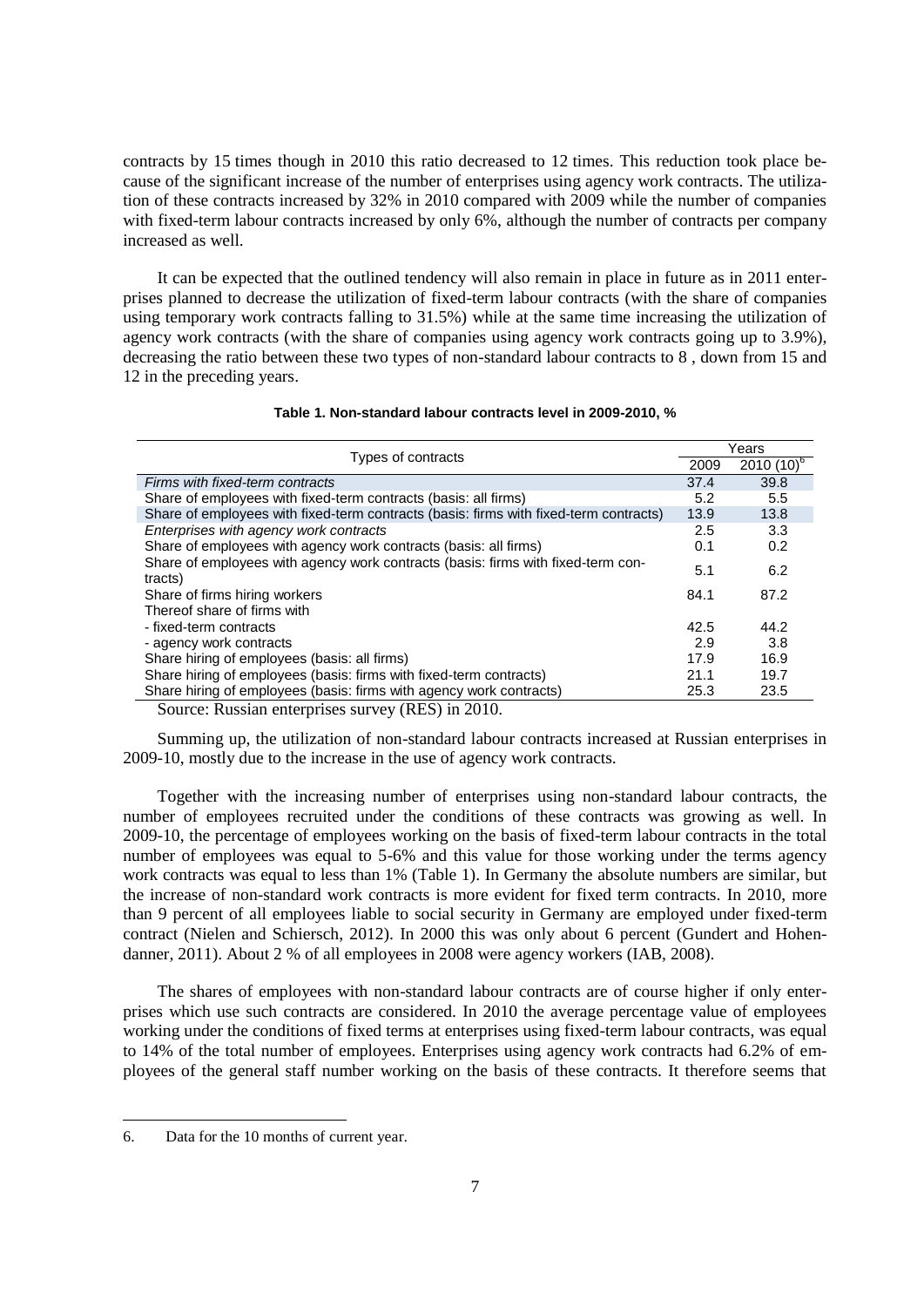there are fixed costs involved when using non-standard wage contracts. Consequently, companies either do not use such contracts or they use them more intensively.

The evolution over time for both types of .non-standard labour contracts was significantly different in 2009-10. While in 2010 the share of employees working at enterprises on the basis of fixed-term labour contracts stayed about constant, the number of employees with agency work contracts increased from 5.1% to 6.2% (Table 1). Enterprises are planning to further increase the number of employees working on the basis of agency work contracts in future. Enterprises indicated plans to increase the employees share working on the basis of agency work contracts by 63% while at the same time decreasing the share of employees working with fixed-term labour contracts by 4%.

### **Theory and Hypotheses**

Employment adjustments can occur in different ways. Firms have several options to react to demand-induced output fluctuation (Pfeifer, 2005). They can use either internal or (and) external forms of flexibility. Firms will normally make use of more than one instrument of adjustment. Each form can be subdivided into functional and numerical flexibility. Instruments of internal labour supply flexibility comprise working time flexibility (overtime, short-time work, flexible work schedules). Instruments of external labour supply flexibility contain employment adjustments (layoffs, hiring, fixedterm contracts). Functional instruments of internal flexibility (in-house transfers of employees, training and life-long learning) can help to adjust output to shocks without adjusting labour supply.

### *A literature survey on non-standard work contracts*

The need for firms to react flexibly on demand fluctuations is discussed since long time (Brodsky, 1994). Companies facing large job-separation and hiring costs and a labour force with a significant share of company specific human capital prefer internal flexibility over external flexibility (Bellmann and Alda, 2004). Instruments used in this respect are functional flexibility, hours flexibility and wage flexibility. However, such forms of flexibility are limited. Wages and hours can vary only within the restrictions set by law and collective agreements, as well as technology specific aspects, which determine the fixed costs of a workplace. Therefore it is not surprising that employers use also external flexibility in the form of fixed term contracts to adjust to demand shocks Hagen (2003).

Once the possibilities of internal and functional flexibility are exhausted external flexibility measures (layoffs or hiring new employees) must be applied (Capelli and Neumark, 2001). Bellmann(2012) finds that before agency work is used all forms of hours flexibility are exploited. Laying off workers is associated with potentially hard to predict separation costs, especially if the job separation involves court proceedings. Temporary contracts and agency work come together with smaller adjustment costs than open-ended (standard) work contracts. According to probit estimates by Hagen and Bockmann (2002) demand fluctuations and employment protection legislation for standard work contracts are a significant factor influencing the demand for non-standard work contracts (temporary work contracts and agency work contracts).

### *Hypotheses about the demand for non-standard labour contracts*

The following hypotheses are empirically investigated in the subsequent section:

1. Companies use non-standard work contracts for external flexibility in case of demand shocks. They prefer temporary contracts and agency work contracts to avoid the relatively high job-separation costs, which are coming together with hiring workers on openended contracts for temporary labour demand needs.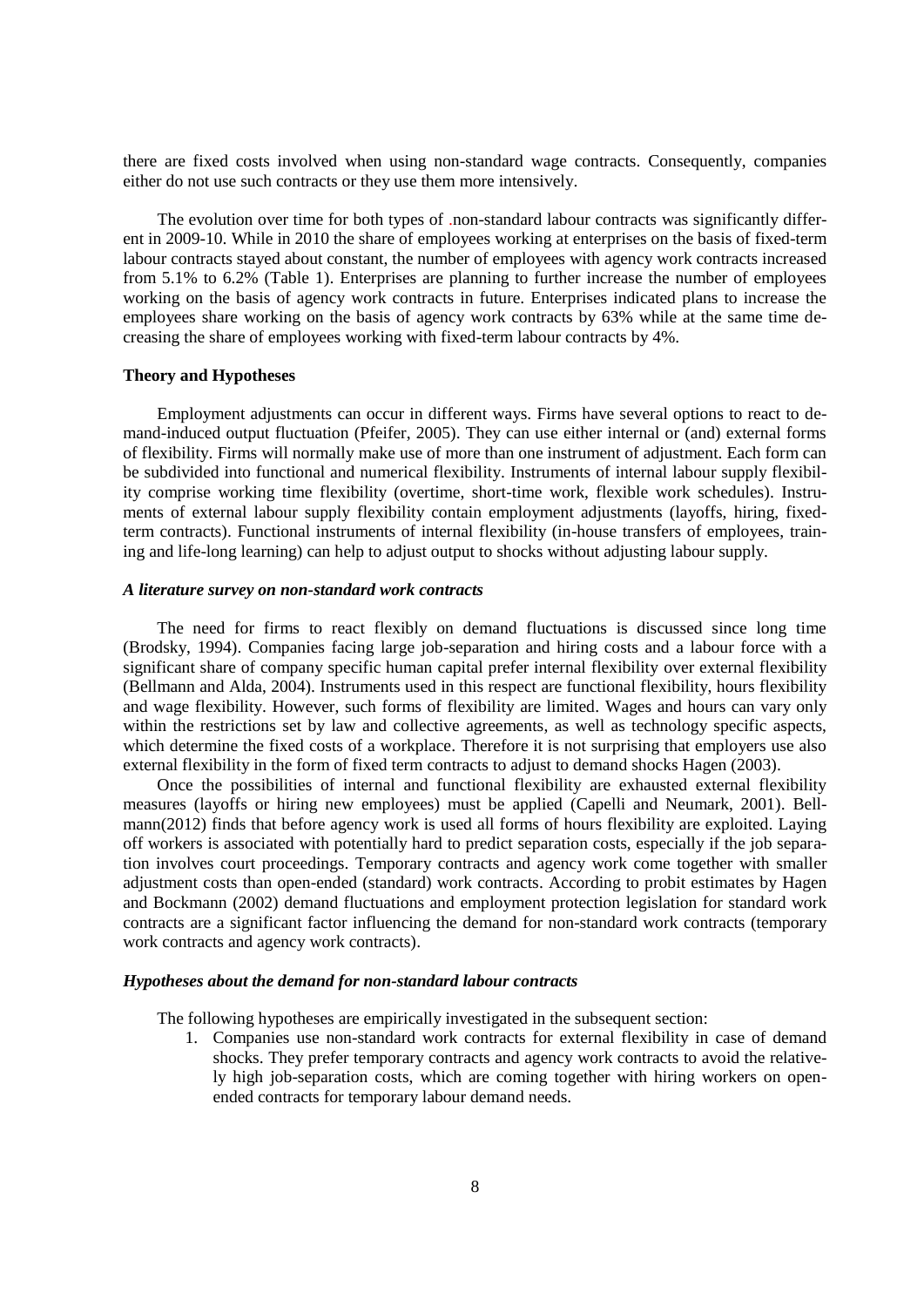2. Companies prefer internal flexibility over external flexibility. They use external flexibility measures only once internal measures are exhausted. Therefore they use less external flexibility if there is more scope for internal flexibility.

Relative cost advantages play a role for determining the structure of the employed labour force. However, the relative wage costs of labour hired with a standard or non-standard contracts is not clear. On one side, the theory of compensating wage differentials (Reference) predicts that non-standard contracts are more expensive, because they have to compensate the lower security and job-protection on such jobs. On the other side, workers employed with non-standard contracts are usually less well organized and have less bargaining power, resulting in lower wages and fewer fringe benefits. Empirical studies find more evidence for a negative wage differential for workers employed with a nonstandard contract (Booth, Francesconi and Frank (2002); Houseman, 2001; Hagen, 2002; Kwasnicka und Werwatz, 2002, 2003)

A wage cost advantage of non-standard work contracts has however to be balanced against the advantages of higher efficiency wages paid for standard wage contracts, which reduce control costs and increase compliance and efforts of the worker.

Wage differentials could also be overcompensated by productivity differentials due to missing firm-specific human capital or the lack of commitment. Substitution of standard work contgracts through non-standard work contracts is more likely for low productivity workplaces, for which effort and human capital play a less important role.

- 3. Companies demand non-standard work contracts if this reduces overall labour costs.
- 4. The demand for non-standard work contracts falls with rising firms specific human capital requirements.
- 5. The lower is the human capital of workers on standard contracts, the higher is the probability that they are replaced by workers with (cheaper) non-standard contracts.

Another explanation for the demand for non-standard work contracts is provided by the existence of an internal, dual labour market in the company. A dual labour market develops because of uncertainty about the demand for the output of the firm. For a profit-maximising company it is preferable to shelter its core workforce with standard contracts from hiring and firing fluctuations and absorb the fluctuations of its labour demand due to fluctuating demand for its output with a marginal labour force employed on non-standard work contracts. Non-standard labour contracts then act as a buffer.

The efficiency wage hypothesis has a different explanation for non-standard contracts: For workplaces and functions with difficult and costly monitoring a core work force with high wages and stable employment relationships develops, while for activities which can be easily monitored workers are employed with (cheaper) non-standard work contracts. (Saint-Paul, 1991, 1996).

Trade unions mainly have members belonging to the core workforce, which further supports the existence of an internal dual labour market as long as this does not erode the sustainability of the core work force because of substitution through the marginal work force working on non-standard contracts. This also explains why the local trade union in the company usually accept such initiatives from the management, although the central trade union opposes them in principle (Atkinson, 1987). In Germany the probability of non-standard contracts increases with the existence of a collective agreement (Keiser and Pfeiffer, 2000). The ambivalent influence of labour councils is also confirmed in empirical studies for Germany (Boockmann and Hagen, 2003; Dull and Ellguth, 1999).

6. Trade unions support the emergence of a stable core work force and are therefore not against an internal dual labour market with a marginal labour force employed on nonstandard contracts as long as this does not threaten the existence of the core workforce.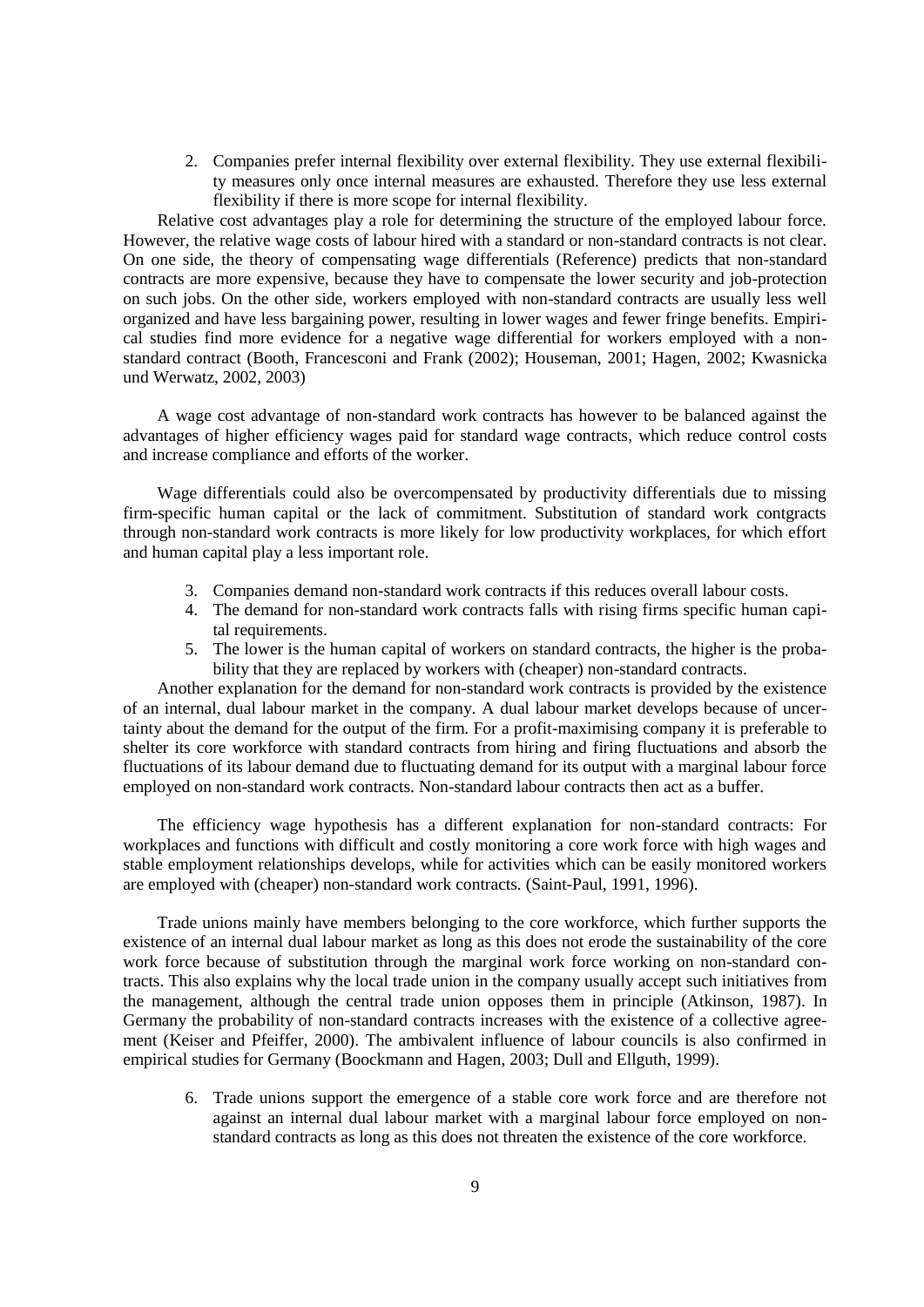Technological change and accompanying innovations have an influence on the structure of the workforce. On one side such innovations can simplify work and downgrade skill requirements (cashiers at the supermarket do not need to be able to count any more as a consequence of de-skilling technological change of the bar-code technology). On the other side innovations can also require higher qualifications (skill-biased technological change). If technical progress is weakening the position of unskilled workers in the firm then there might be pressure to accept switching to non-standard contracts.

Skill-biased innovations make monitoring more difficult and thereby favour the core work force and increase the scope for employing a marginal workforce on non-standard contracts.

7. Innovative firms employ are more likely to use non-standard contracts and employ more workers on non-standard contracts.

Also the geographical location of a company plays a role (Abrham and Taylor, 1996). Companies in urban areas are more likely to use non-standard labour contracts mainly because the supply of such workers is higher and costs are lower.

8. Companies in urban areas are more likely to employ workers on non-standard labour contracts.

Uncertainty about the productivity of a worker is also a motivation for non-standard work contracts. The choice of the right workforce is complicated by the principal-agent information asymmetries (Ichino and Muehlheusser, 2004). Finding the right applicant for a post can also make use of probation periods, which however can be limited by labour regulations, as for instance in Russia, where the lenth of the probation period is limited to 6 months (Labor Code of RF, 2012). In such cases nonstandard labour contracts could act as a circumvention of restrictions of the length of the probation period.

This issue could be more important for workforces and employers with high human capital requirments (Loh, 1994). This argument is however weakened if recent reforms of severance pay in Austria are introduced more widely.

9. Companies use non-standard work contracts as an extension of probation periods.

Another reason for demanding non-standard work contracts is the need to replace the unforseen absence of members of the core workforce due to for example sickness or maternity leave (Abraham, 1988). In such cases it does not seem to be reasonable to hire a worker on a standard, open-ended contract, because the return of the absent worker would make a costly job termination process for one or the other necessary. Hagen und Boockmann (2002) find that temporary work is used to replace absence because of maternity leave, while agence work is usually replacing absence due to sick leave.

Several studies (Stephan, 1991; Schnabel and Stephan, 1993; Stephan, 1994; Barmby et al., 1995; Barmby and Stephan, 2000) confirm that besides the size of the labour force also the share of women contributes to an increase of absence. On the contrary, absence rates decline with the share of white collar workers and the level of education.

10. The higher is the share of women in a company, the higher is the likelihood of absence from work. Consequently, companies use temporary work to deal with such issues.

## **Data and methodology**

Data used for the present study were obtained in the course of a Russian enterprises survey in 2010. The sample included 1 010 enterprises of six branches of the economy with more than 50 em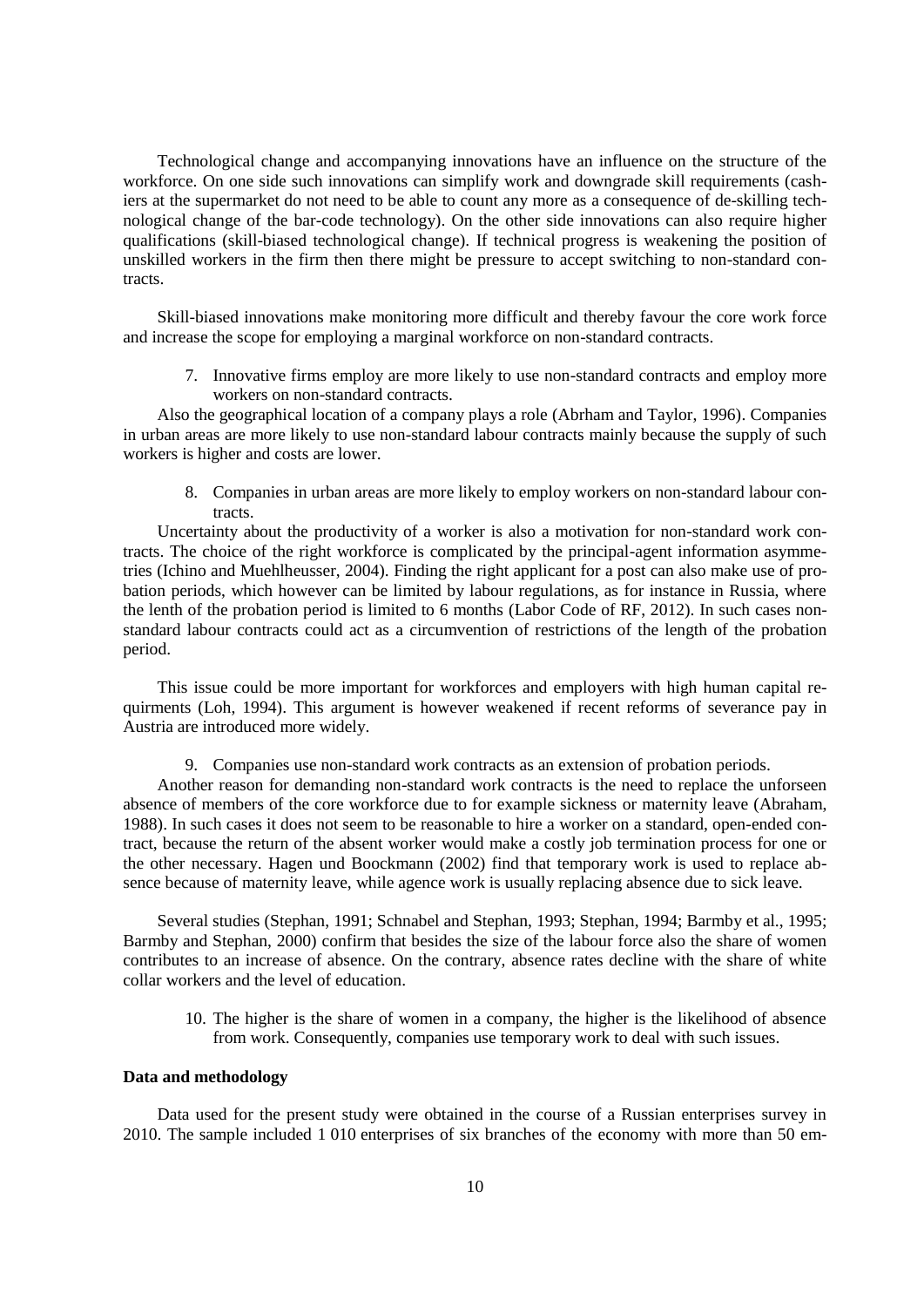ployees". Those branches of the economy include mining operations, industry, construction, transport and communication, trade and finances. The data base obtained includes both the current (2010) and retrospective (2009) information covering enterprises" main characteristics, which are subdivided into four groups. The first group includes factors characterizing the employment structure, employment gender and age and its demographic composition. The second includes factors showing enterprises' position at the market (innovations and investments, organizational characteristics), their personnel policy (recruiting and dismissal share, vacancies, employees training, and employees" managerial leaves without payment, partial employment, and reduction of wages). The third group includes factors of enterprise characteristics (enterprise age, ownership status, its size, branch of industry and the region of its location). And finally, the fourth group includes factors of enterprise's external appraisal of present economic and institutional situation (changes in the course of time, labour legislation appraisal, assessments of factors creating obstacles and threats for enterprise activity).

This paper analyses two types of non-standard labour contracts, which are: general fixed-term contracts including all types of fixed-term contracts signed by an enterprise with an employee for a specified period of time and agency work contracts, *i.e.* when a labour contract for a specified period of time is signed by an employee and employment agency (a company supplying manpower to enterprises for a specified period of time).

The applied research procedure includes a descriptive analysis and estimates based on Probit models of binary choice. Moreover, a heterogeneity test (variance analysis) was carried out to gauge enterprises" diversity by different factors (staff composition, employment conditions and remuneration of labour). Variance analysis is used to test the hypothesis whether the mean values for various characteristics of employers and employees differ between employers with different types of labour contracts.

## <span id="page-10-0"></span>**The description of enterprises using non-standard contracts**

l

In general, non-standard labour contracts are used by 40% of enterprises in Russian market. According to the survey of intentions this value will not decrease to less than 35% in the nearest future. Thus, most Russian enterprises, which use such contracts currently, will also do so in future. It can therefore be assumed that this is a group with relatively constant composition. Enterprises using nonstandard labour contracts differ from others by branch, size and ownership.

The highest share of enterprises using fixed-term labour contracts belongs to the extractive sector (more than 50%), to manufacturing industry (45%) and to the construction sector (40%). Moreover, the share of employees with fixed-term labour contracts is highest in construction (25%) and trade (17%). Hence, construction is a sector where fixed-term labour contracts are not only more often used by enterprises but on average involve also more employees with such contracts per enterprise. It can be explained by the seasonal or project type of jobs carried out in this sector which results in fixedterm employment. Trade is affected by a seasonal factor as well. Furthermore, sales volumes depend on the customer demand which is changing with the business cycle. Recruiting employees for a specified period of time makes the adjustment to seasonal and cyclical fluctuation easier for an enterprise. The increasing use of non-standard labour contracts is difficult to reconcile with the widespread image of Russian practices on the labour market, as paying little respect to the rule of law.<sup>7</sup>

 $7$  Especially the early years of transition from the Socialist system to a contract based, market economy system were plagued by severe deficiencies, like wage arrears, fraudulent diversion of pension or health contributions (see XYZ,). During the recent crisis period enterprises instead used more standard mechanisms of reducing an employed excess supply of labour. It could very well be that this experience was quite expensive because of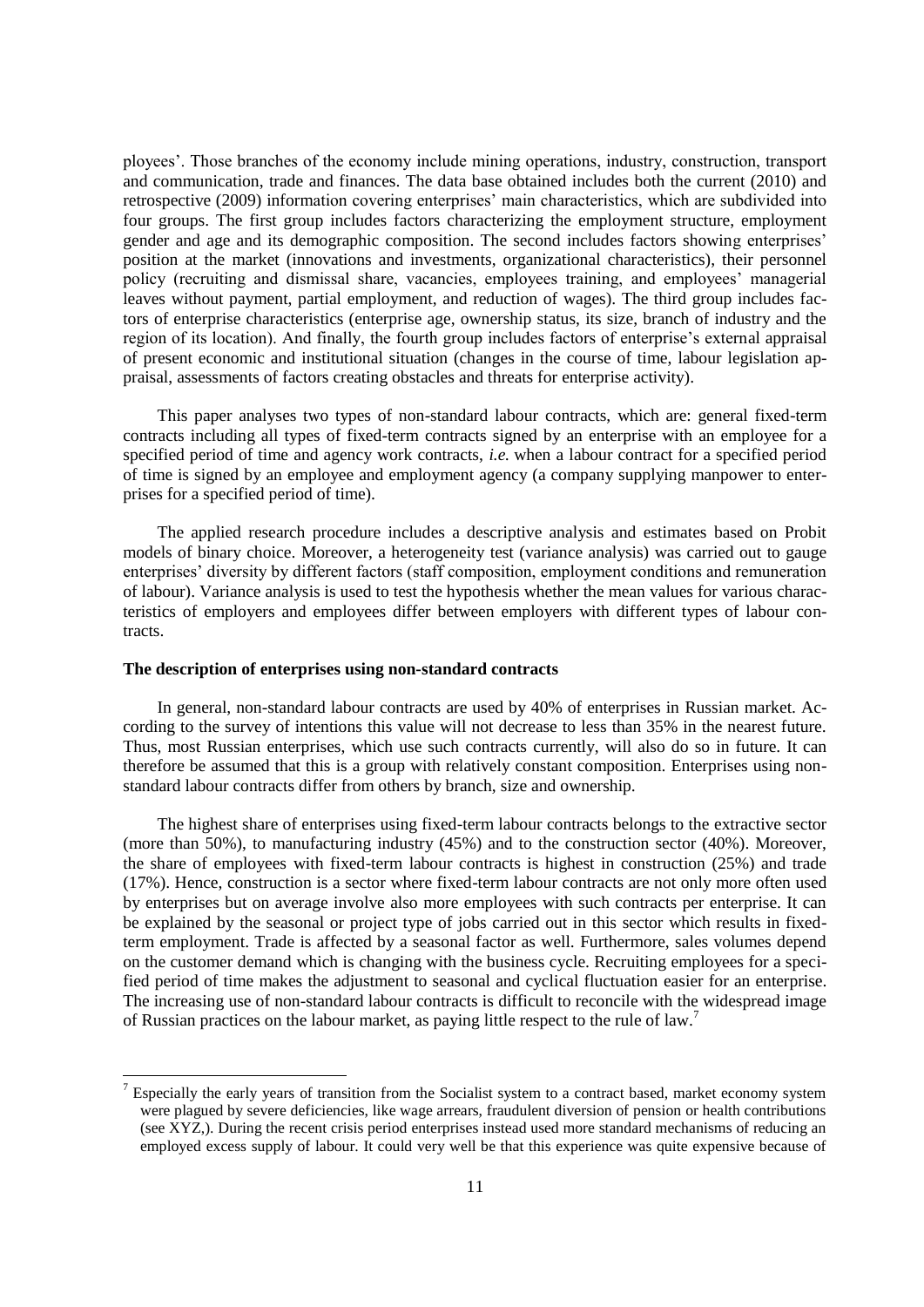Contrary to Russia, in Germany non-standard labour contracts are mainly used in the services sector (Hohendanner, 2010). Until 2008 only 12,8% of all employees with temporary work contracts were employed in manufacturing industries, but 20,6% worked in market services and 36,5% in social services (health care, welfare, education, public administration, non-profit services. In 2008-2009 temporary work in these industries increased further and partly compensated the reduction of such work in manufacturing industries.

The branch distribution of enterprises using agency work contracts is rather different. In 2010 such kind of labour contracts was mostly used in transport and communication enterprises (5.1%), trade companies (4.3%) and in the manufacturing industry (3.8%). Moreover, the highest share of employees recruited under the terms of these contracts was found in the trade sector (7%). Thus, trade is a sector where on the one hand enterprises use agency work contracts more often and on the other hand recruit more employees on this basis. One of the explanations of this phenomenon is that trading companies often use a network structure and it helps them to recruit employees from national and regional labour markets for a fixed period of time.

16 % of all German firms in manufacturing industries use agency work contracts (IAB, 2009). 42% of all lease workers are employed in manufacturing industries (Bellmann, 2012).

However, not only the sector of economy but also the size, the ownership structure, the age of an enterprise matter for the utilization of non-standard labour contracts. In general, non-standard labour contracts are more often used by large-scale and middle-scale enterprises than by small companies and they are most found in state enterprises (state ownership at least 50%). There are two explanations for this: On the one hand, the choice of non-standard labour contracts is connected with restructuring processes which concern mostly old, large and middle scale enterprises which are still in state property. On the other hand, large and middle scale enterprises are very often characterized by overemployment which is inherited by them from Soviet times. If such firms have specific labour demands they hesitate to hire on standard labour contracts, because of higher separation costs. Mass layoffs are not an accessible option because of political pressures and high firing costs. These enterprises use fixed-term labour contracts and agency workers to react to demand fluctuations while maintaining profitability. Non-standard labour costs have the advantage of low separation costs and allow companies to restructure without immediately having to commit to long-term employment contracts.

### <span id="page-11-0"></span>**The personnel structure of enterprises**

l

Heterogeneity tests in the framework of variance analysis allows the identification of significant staff differences between enterprises using non-standard labour contracts from those which do not use them.

The applied variance analysis resulted in the rejection of homogeneity with respect to the form of the labour contract for types of workers, which can be easily substituted (less-skilled employees of prevalent professions, young people, preretirement or retirement age workers and employees of entry level jobs).

A significant heterogeneity of the staff was not confirmed for all types of labour contracts and worker or firm characteristics. Staff differences of enterprises using agency work contracts proved to be insignificant by the overwhelming majority of factors analyzed. On the one hand, the small number of enterprises using this type of contracts could distort the test results. As is generally known, small

severance pay obligations and dispute settlements in courts. This experience could therefore have provided a boost to the perceived attractions of non-standard labour contracts.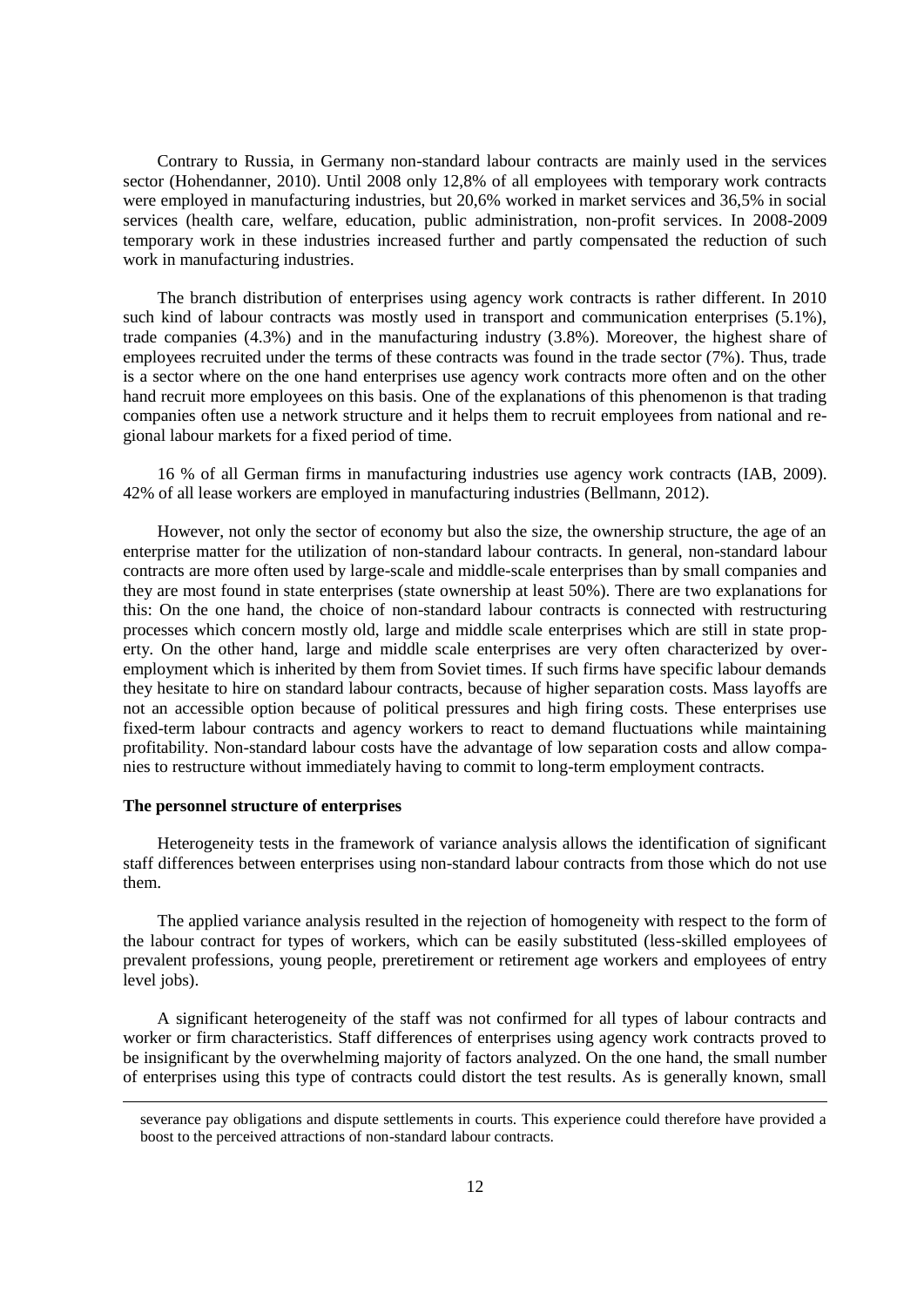groups are always more homogeneous comparing them with big ones. On the other hand, it could be that enterprises do not change the personnel structure by agency work procedures.

However, for companies with fixed term contracts significant heterogeneity can be found for a number of common characteristics. Enterprises with fixed-term labour contracts differ from others by employees' age structure. A lower share (29%) of young workers employed at enterprises with fixedterm labour contracts than at enterprises with standard employment (32%). At the same time enterprises with fixed-term labour contracts had more employees of preretirement and retirement age (13%), *i.e.* older than 56, than other enterprises (9%). Thus, enterprises with fixed-term labour contracts employed significantly more aged and less young employees than enterprises using only standard labour contracts. It is logical that the share of employees with a length of service of less than 1 year (19%) was higher at enterprises with fixed-term labour contracts than at those which did not use them (16%).

Age and personnel experience structure at enterprises using agency work contracts did not significantly differ from other enterprises. All age and length of service groups were proportionally identical to those of other Russian enterprises.

Another significantly different factor concerns the level of education. It is widely known (Lancker, 2012; Casquel and Cunyat, 2011),, that non-standard labour contracts are mostly used for less qualified employees, who are more often recruited for relatively simple operations and (or) for supporting work functions and occupy mostly entry level jobs, etc. Thus, we expect that enterprises with non-standard labour contracts employ more low-qualified employees than other enterprises where the job pattern demands a higher level of education and (or) on-the-job training.

This hypothesis is confirmed by results of the variance analysis. At enterprises with fixed-term labour contracts the number of low-qualified employees with only general secondary education (including incomplete secondary education) was higher (16%) comparing it with other enterprises (10%). At the same time enterprises with fixed-term labour contracts had less employees with higher education (40%) comparing it with enterprises not using such kind of contracts (45%).

The level of education is closely connected with an employee"s occupation at an enterprise. We distinguish (according to the questionnaire data) three occupation levels. They included factory (office) workers carrying out simple works, specialists and managers. We expect that the share of employees recruited for jobs with low skill requirements should be higher at enterprises with nonstandard labour contracts.. At the same time low-qualified jobs will be presented by a relatively lower volume at all other enterprises. The results obtained have confirmed the given supposition. Enterprises with fixed-term labour contracts possessed a higher percentage value of workers (56%) but a lower value of specialists with higher education (29%) than it was observed at other enterprises not using fixed-term labour contracts (49% an 34% accordingly).

There were no significant differences of qualification levels and profession-occupation structures found for enterprises with agency work contracts and other enterprises. Enterprises with agency work contracts did not differ from other enterprises by these features. Again, this could be the case because of the still low number of enterprises using agency work contracts.

The next factor which characterized the difference of enterprises with non-standard labour contracts from other enterprises was a gender structure. It is generally known, that in Russia "fixed-term employment was more characteristic for men than for women" (Gimpelson and Kapelushnikov, 2006). The results of the present analysis also provide the indirect confirmation of this hypothesis. The percentage value of women at enterprises with fixed-term labour contracts is significantly lower (39%)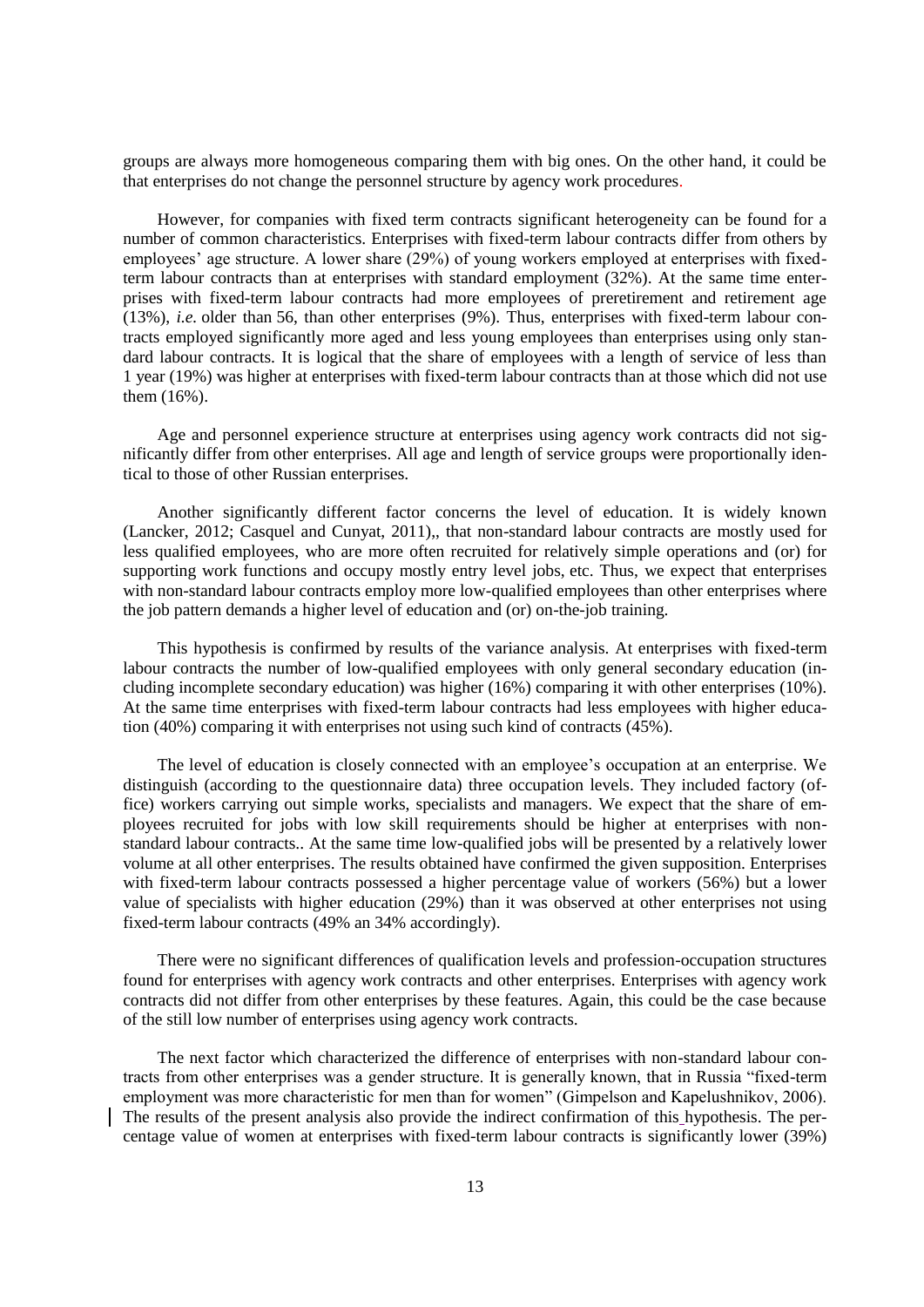than at other enterprises (42%). This allows the conclusion that the opportunity of fix-term employment at enterprises with fix-term labour contracts was less widespread for women than for men. One exception is the group of women of retirement age, who are significantly more employed in enterprises with fixed term contracts (22%) than other enterprises (18%). Thus, fixed-term labour contracts at enterprises were with a higher probability applied either to men or to women with an above retirement age.

Enterprises using agency work contracts have a different employee's gender structure. The percentage value of women at these enterprises was in general similar to that of other enterprises but differing from them by age structure. Enterprises with agency work contracts employed more young women of under 30 (42%), than other enterprises (30%). The enterprise workforce heterogeneity by women age structure was most apparent for a category of workers: low-qualified women hired into simple unskilled jobs at the very low occupational level.

On the one hand, the larger share of young women employed on the basis of agency work contracts can be explained by double obligations with housekeeping and children that makes this kind of employment relatively attractive allowing them to have a flexible job schedule. On the other hand, we have no evidence that women voluntarily choose this type of employment. Enterprises may hesitate to employ young women on standard work contracts, because of the risk of costs associated with pregnancy and child caring obligations.

Furthermore, the high level of young women employed at enterprises using agency work contracts (42%) can also be explained by their majority in trade and service sectors that include most of enterprises with agency work contracts. Many young women are employed in retail trade, which is the sector with an above average use of agency work contracts.

#### <span id="page-13-0"></span>**Non-standard labour contracts determinants**

A Probit analysis was performed to determine reasons which characterize differences between enterprises using non-standard labour contracts. On the one hand, this analysis should determine what appears to make the use of non-standard contracts more likely. On the other hand, these factors can illustrate requirements and capabilities of enterprises to increase their flexibility on the domestic labour market.

Note that all estimated coefficients presented in the following are informative only with regard to the sign and statistical significance of the effects, but not with regard to the magnitudes.

Moreover, we want to find out whether the two types of non-standard labour contracts (fixed term work and agency work) perform either as substitutes or as complements. As all types of non-standard labour contracts are limited in time, *i.e.* they actually appear as fixed-term contracts, they may bring similar costs and benefits for enterprises, which use such contracts. If from the point of enterprise view benefits and costs are similar for each type of labour contract, it is equally likely that an enterprise uses either contract and therefore one type of non-standard labour contract can be substituted by another. In this case, it does not make any difference for enterprises what type of non-standard labour contract to use and then these contracts perform as substitutes.

However, in the case of differences in user benefits and costs for some types of non-standard labour contracts it can be expected that enterprises will use specified types of non-standard labour contracts to solve different problems. Thereupon the two types of non-standard labour contracts can complement each other with respect to enterprise objectives.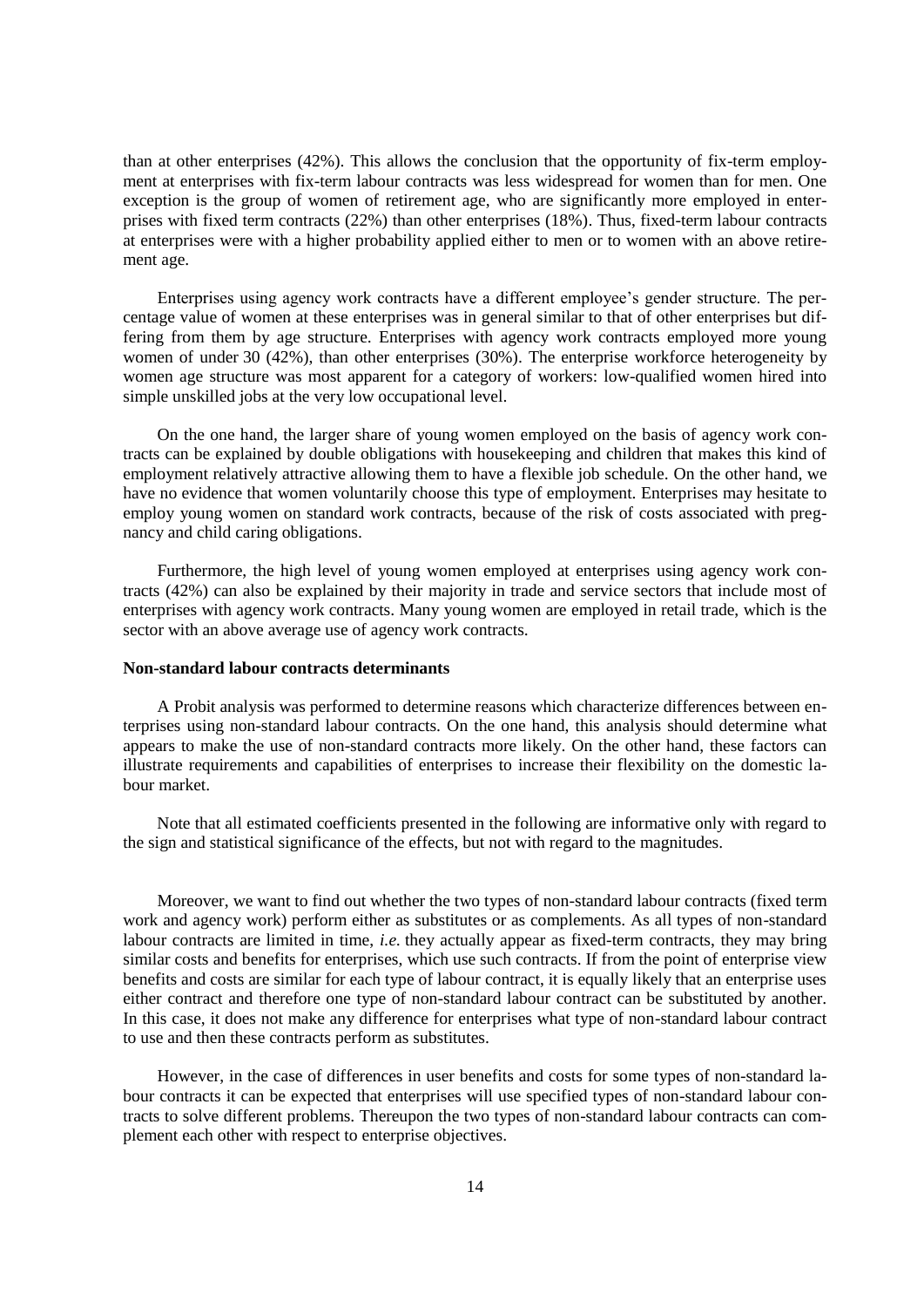If non-standard labour contracts perform as complements, the utilization of what type of nonstandard labour contract will increase the probability of other type"s utilization. Will this connection between non-standard labour contracts be unilateral or bilateral? In particular, if it is possible to assume that the utilization of fixed-term labour contracts will increase the probability of agency work contracts application and *vice versa*.

The Probit analysis results demonstrate that the utilization of fixed-term labour contracts and agency work contracts have both similarities and differences (Tables 2 and 3).

| Indicators                                                                      |            | Probit    |  |  |
|---------------------------------------------------------------------------------|------------|-----------|--|--|
|                                                                                 | Coef.      | Std. Err. |  |  |
| Agency work contracts                                                           | 0.11       | 0.50      |  |  |
| The proportion of women                                                         | $-0.98***$ | 0.31      |  |  |
| Changes in organizational structure (1=yes)                                     | $0.31***$  | 0.14      |  |  |
| The number of applied organizational technology                                 | $0.09**$   | 0.04      |  |  |
| The size of the enterprise (101-250)                                            | 0.18       | 0.17      |  |  |
| The size of the enterprise (251-500)                                            | 0.28       | 0.21      |  |  |
| The size of the enterprise (501-1000)                                           | $0.46*$    | 0.27      |  |  |
| The size of the enterprise (>1001)                                              | $0.91***$  | 0.29      |  |  |
| Innovation in $2009-2010$ (1=yes)                                               | $0.31***$  | 0.15      |  |  |
| Minor investments                                                               | $-0.23$    | 0.16      |  |  |
| Major investments                                                               | $-0.15$    | 0.18      |  |  |
| The principle of the formation of structural subdivisions $=$ product (service) | $-0.27**$  | 0.13      |  |  |
| Technical and technological level (1=very low; 5=high)                          | $-0.12**$  | 0.05      |  |  |
| There are trade unions                                                          | $0.31*$    | 0.17      |  |  |
| The size of the town (500 000-1 million residents)                              | $0.34***$  | 0.15      |  |  |
| The size of the town (100 000-500 000)                                          | 0.11       | 0.22      |  |  |
| The size of the town $(<100 000)$                                               | $0.45*$    | 0.24      |  |  |
| Mining                                                                          | $-0.06$    | 0.25      |  |  |
| Construction                                                                    | $-0.08$    | 0.20      |  |  |
| Trade                                                                           | $-0.36*$   | 0.21      |  |  |
| Transport and communications                                                    | $-0.36*$   | 0.20      |  |  |
| Finance                                                                         | 0.06       | 0.24      |  |  |
| Constant                                                                        | $-0.15$    | 0.29      |  |  |
| N                                                                               | 497        |           |  |  |
| Pseudo R <sub>2</sub>                                                           | 0.17       |           |  |  |

### <span id="page-14-0"></span>**Table 2. Fixed-term labour contracts determinants**

*Note*: Levels of significance: \* - 10%; \*\* - 5%; \*\*\* - 1%.

The general property of these two types of non-standard labour contracts is their frequent simultaneous utilization at the same enterprises and in the same sectors of economy. In particular, both types of non-standard labour contracts are more often used at middle and large-scale industrial enterprises which as a rule are relatively old. These enterprises are very often characterized by staff redundancy and usually need restructuring and modernization.

<span id="page-14-1"></span>

|  | Table 3. Determinants of agency work contracts |  |  |  |
|--|------------------------------------------------|--|--|--|
|--|------------------------------------------------|--|--|--|

|            | Probit |                 |  |
|------------|--------|-----------------|--|
| Indicators | Coef.  | Std. Er<br>Err. |  |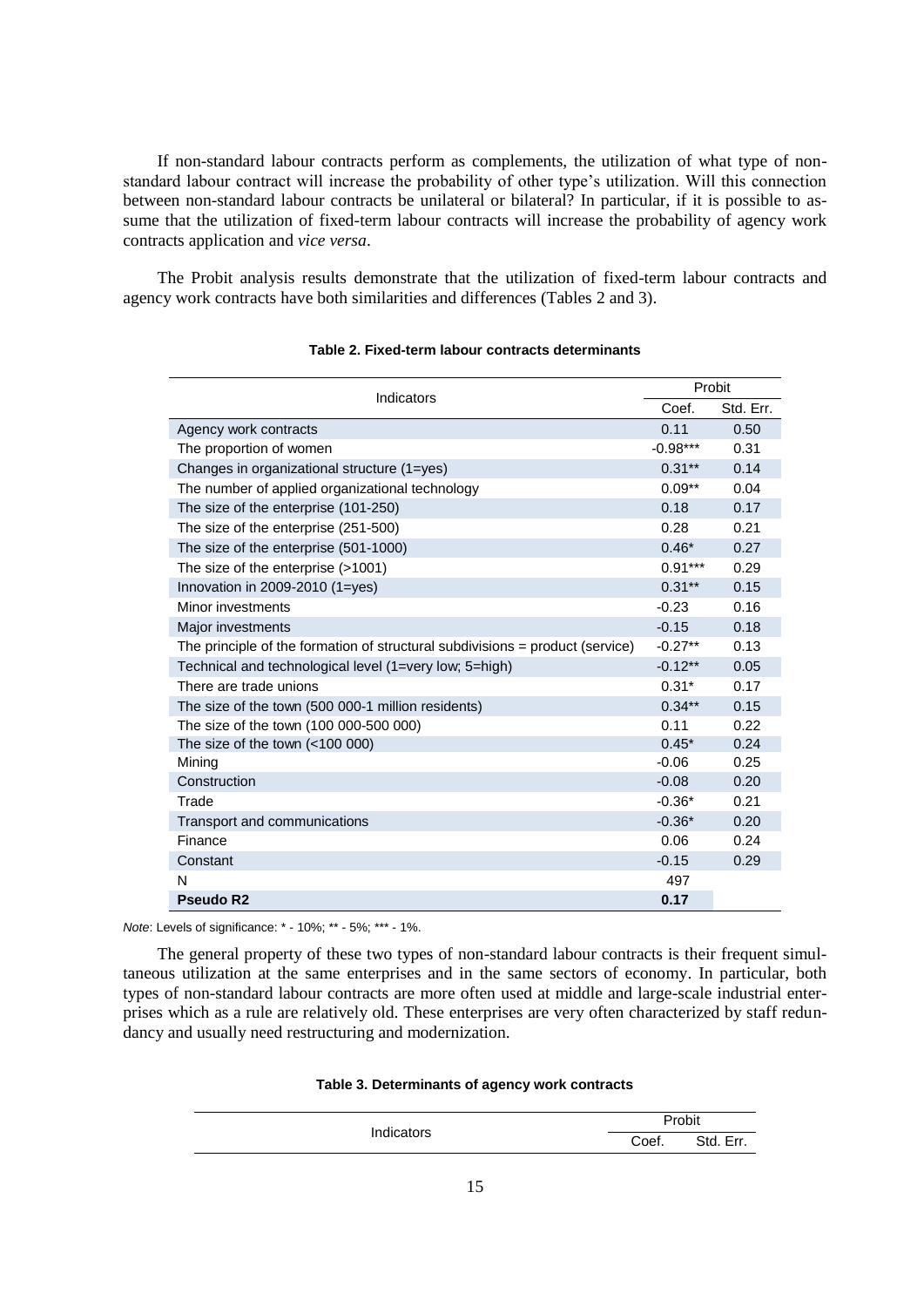| Fixed-term contract                                        | $0.01***$  | 0.00 |
|------------------------------------------------------------|------------|------|
| Technical and technological level (1=very low; 5=high)     | $0.28**$   | 0.12 |
| Outsourcing is not the main activity in 2009               | $0.97***$  | 0.31 |
| A good financial situation in 2010                         | $0.61**$   | 0.24 |
| Improving the financial situation in 2010 relative to 2009 | $-0.63**$  | 0.26 |
| The size of the enterprise $($ < 100 workers=1)            | $-0.65**$  | 0.33 |
| <b>CIS Market</b>                                          | $0.64**$   | 0.27 |
| Age of enterprise                                          | $0.01*$    | 0.00 |
| The size of the town (500 000-1 million residents)         | $-0.30$    | 0.30 |
| The size of the town (100 000–500 000)                     | $-0.33$    | 0.41 |
| The size of the town $(<100 000)$                          | $-0.22$    | 0.45 |
| Regions (Moscow, Saint-Petersburg=1)                       | $-0.15$    | 0.36 |
| Industry                                                   | 0.30       | 0.36 |
| Construction                                               | 0.04       | 0.59 |
| Trade                                                      | 0.63       | 0.48 |
| Transport and communications                               | $0.74*$    | 0.42 |
| Finance                                                    | $-0.27$    | 0.57 |
| Constant                                                   | $-4.01***$ | 0.73 |
| N                                                          | 721        |      |
| Pseudo R2                                                  | 0.31       |      |

*Note*: Levels of significance: \* - 10%; \*\* - 5%; \*\*\* - 1%.

It was also determined that if enterprises already use fixed-term labour contracts there is a significant probability that they will use agency work contracts as well. This cannot be applied to agency work contracts. The utilization of these contracts does not increase the probability of fixed-term labour contracts application. Thus, it is likely that agency work contracts appear as complements to fixedterm labour contracts and the relationship between these two types of non-standard labour contracts appears to be complementary.

It may be explained by the difference of benefits obtained by enterprises from each type of nonstandard labour contracts. Moreover, to be more precise we may speak about costs savings which will be different when using two types of these contracts. If fixed-term labour contracts allow an enterprise to realize "point" saving by transferring some employees" jobs under the conditions of fixed-term labour contracts, agency work contracts provide a possibility for an enterprise to obtain "mass" saving, *i.e.* to decrease costs owing to the larger quantity of employees, transferring some departments and business units under the conditions of agency work contracts.

At the same time the utilization of non-standard labour contracts by enterprises has its own differences. They lie in the differences of the application of non-standard labour contracts with respect to sectors of the economy and types of enterprises. For example, fixed-term labour contracts were more often used in extractive and construction sectors of economy and agency work contracts were more typical for transport, communication and trade sectors. At the same time transport, communication and trade sectors which used agency work contracts quite often had a low probability of fixed-term labour contracts utilization for their employees. Moreover, if enterprises operated on the basis of labour specialization by types of products, *i.e.* typical for commercial companies, they used less fixed-term labour contracts but more often used agency work contracts.

The next difference is that fixed-term labour contracts are more often used by large-scale enterprises (more than 500 people) but agency work contracts were more typical for middle-scale enterprises (from 100 up to 500 people). Though, in general enterprise size and the probability of both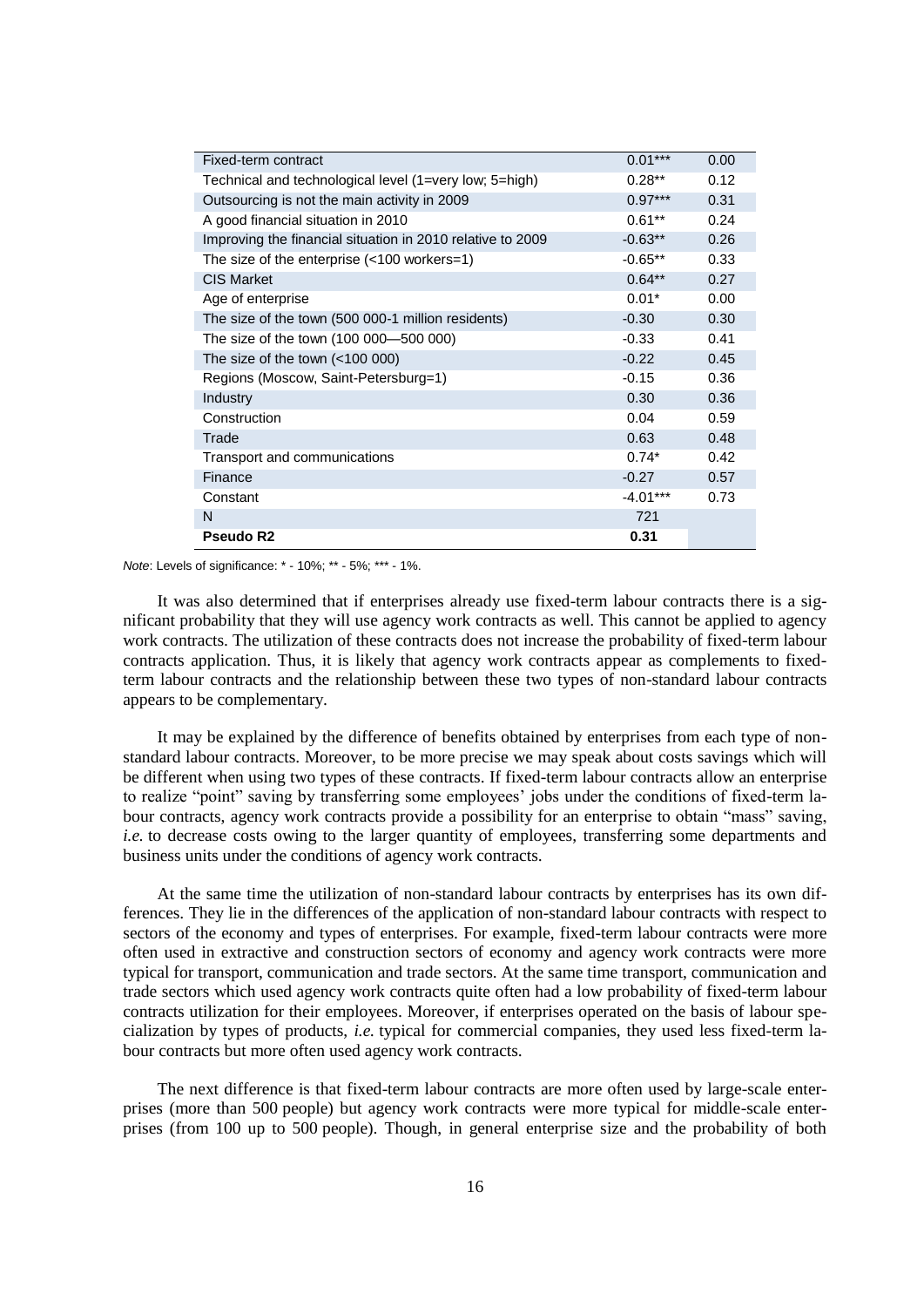types of non-standard labour contracts go hand in hand. We expect that the utilization of non-standard labour contracts at enterprises accompanied their restructuring processes.

As the utilization of fixed-term labour contracts was found to be affected by enterprise size, they were very often associated with trade unions presence. Large-scale enterprises have more numerous and powerful trade unions. Since fixed-term labour contracts were more often used at large-scale enterprises so they were mostly enterprises with active trade unions.

At the same time, it can also be explained in a different way. On the one hand, trade unions always opposed the utilization of agency work labour contracts and were less hostile to fixed-term labour contracts as the latter did not "destroy" the traditional employment relationship between employers and employees. On the other hand, fixed-term labour contracts provided a possibility for trade unions to protect incumbent employees (and trade union members) from dismissal. Thus the subdivision of employees into insiders (with standard labour contracts) and outsiders (with fixed-term labour contracts) was in complete correspondence with trade unions policy to protect their members. In line with all these observations the share of fixed –a term labour contract at enterprises with trade unions was found to be rather high.

The utilization of non-standard labour contracts differs also by ownership. Both types of nonstandard labour contracts were more often used at state enterprises. However, they were also quite often used at enterprises of other types of property. So, fixed-term labour contracts were mostly used at private enterprises with foreign capital and agency work contracts at private Russian enterprises.

Enterprises age factor also plays a role. Enterprises with fixed-term labour contracts are older than those using agency work contracts. And this is quite reasonable. On the one hand, the oldest enterprises in Russian market are mostly large-scale state-owned enterprises which more often use fixedterm labour contracts. On the other hand, fixed-term labour contracts started to be used by enterprises much earlier than agency work contracts. The latter appeared in Russian labour market in the mid 1990"s and started to be used by Russian enterprises only at the end of the 1990"s. Earlier, agency work contracts were used only by enterprises with foreign capital. Most of Russian private enterprises were established after the emergence of agency work contracts into Russian market. Thus, enterprises with agency work contracts proved to be on average younger than those with fixed-term labour contracts.

At the same time, organizational and financial-economic factors also affected positively the utilization probability of fixed-term labour contracts by enterprises. Thus, corporate restructuring was more intensive and frequent at enterprises with fixed-term labour contracts. And in particular, it included the change of the organizational structure; business processes restructuring, benchmarking operations, the development of employees' career plans, etc.

Moreover, different kinds of innovations were also realized at enterprises with fixed-term labour contracts (Table 2). Technological advancements, new types of product development, research and development activities were performed at these enterprises. All these processes in the course of time made it necessary either to decrease the number of employees or to increase the flexibility of their employment making some part of the staff to work on a fixed-term contract basis.

On the one hand, both non-standard labour contracts corresponded to the general enterprise strategy of cost decrease. On the other hand, enterprises preferred only one of two strategies that is a flexible labour force. It is likely that the high costs of dismissal provides incentives for firms to use more flexible employment contracts (Gimpelson, Kapelushnikov, 2006).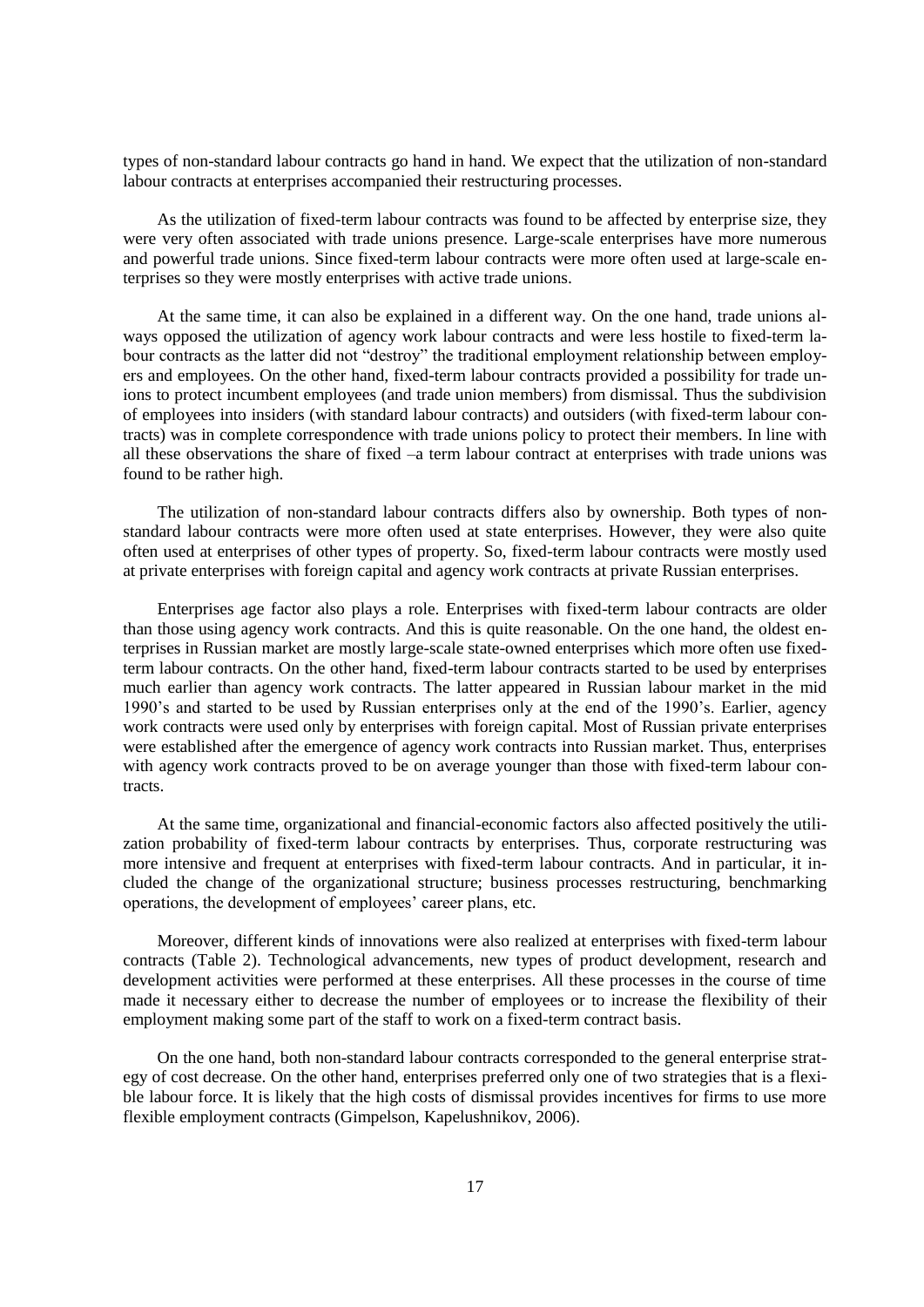Therefore, the stability of employment relation decreased alongside with some employees having to accept more flexible work contracts, which improves conditions for employees selection. Thus, in the course of restructuring only the most productive employees continued to work at these enterprises.

At the same time if enterprises had a more advanced level of technology and engineering comparing it with the average branch level, *i.e.* possessed advanced, more productive modern equipment and facilities, etc., they used fixed-term labour contracts with less probability (Table 2). On the contrary, they used agency work contracts more often (Table 3).

Probably this type of enterprises included monopolies, transport and communication enterprises and (or) enterprises of large trade networks. Their financial status was relatively stable in 2010 comparing it with other enterprises and they operated on CIS markets. They used agency work contracts for their cost savings. The demand for such kind of labour contracts increased during periods of economic crisis. However, with the improvement of the financial status of an enterprises (in 2010 comparing it with 2009), the demand for agency work contracts decreased again.

If enterprises used outsourcing, they usually recruited employees on the basis of agency work contracts (Table 3). However, it also happens that employees are transferred to outsourcing, especially in large restructuring holding companies, which establish small "competence pools" in order to establish an internal labour market.<sup>8</sup> Such phenomena point at the perceived restrictiveness of the Russian labour code together with a broader implementation of existing regulation. In other words, a broadening "rule of law" makes restrictions in existing legislation more binding and therefore provides incentives to find legal ways around these restrictions.

Fixed-term labour contracts and agency work contracts also differ in terms of gender. The number of women at enterprises with fixed-term labour contracts was lower (39%) than at enterprises not using such contracts. On the contrary, it was higher at enterprises with agency work contracts (45%). At the same time the probability of using fixed-term labour contracts decreases with an increasing share of women in the labour force. This phenomenon differentiates the Russian labour market from other countries and can be explained by several reasons.

First of all enterprises with fixed-term labour contracts active mostly in "male" sectors (construction, extraction sectors), and consequently, they employ more men than women. The average percentage value of women in extraction sectors was equal to 28%, in construction industry 26%.

Secondly, fixed-term labour contracts have a close connection with lower working place quality, in particular employment instability. They are more often used for working places with a higher probability of staff reduction characterizing their low quality. This type of working places is characteristic for old economic sectors (industry, construction, extraction sectors). It is generally known, that in Russian labour market women are more often recruited for working places with a high degree of protection (education, health care service, etc.) which decreases the probability of their employment in sectors with the high number of fixed-term labour contracts.

Thirdly, women's salary is as a rule lower than that of men<sup>9</sup>. Thereupon, the dismissal of women working under conditions of standard labour contracts would be accompanied with lower costs for an

l

<sup>8</sup> In Germany this has become known as "*Konzernleihe"* (labour lease within an enterprise conglomerate). See Kohaut, Lehmer et al, 2009

 $9$  An estimate of the gender wage gap, controlled for sectoral, regional, skill and education factors is provided by Smirnych – Wörgötter, 2001 and amounts to about 25%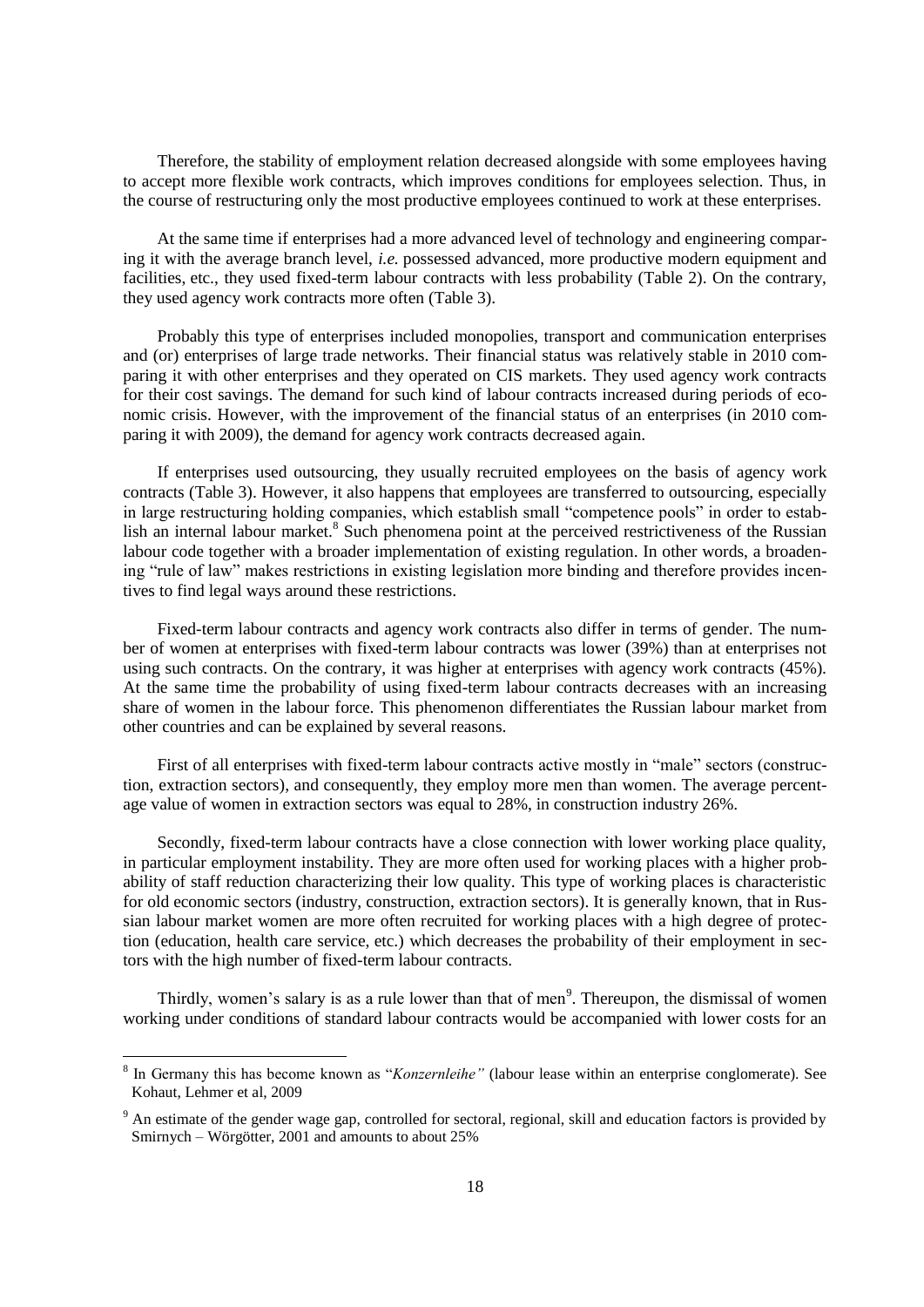enterprise (with other costs being equal) than dismissal of a man. To decrease dismissal costs enterprises usually replace highly-paid employees, who were mostly represented by men, by fixed-term labour contracts.

Considering the fact that women are usually busy with their own household, the increase of their share in the total number of employees should increase the probability of fixed-term labour contracts utilization by enterprises. However, it did not take place in Russia due to the fact that enterprises with fixed-term labour contracts were concentrated in sectors of economy with a low number of female employees. Thus, fixed-term labour contracts function as a substitution for high costs of male employees.

The number of women at enterprises using agency work contracts was higher (45%) than it was at enterprises which did not use them (40%). It was mostly notable for trade companies, where the share of women in the total number of employees was maximum high (51%). At the same time, the salary level at these enterprises increases with the share of the female labour force. In 2010 the average monthly salary at enterprises where the number of female employees was above 50% of the total number of employees, was higher (RUB 21.000) than at enterprises where the share of woman was lower than 50% (RUB 18.000).

Trade belongs to the sectors of economy where the volume of agency work contracts is high comparing it with other sectors. Moreover, the average monthly salary level there is one of the highest. Thus, a higher share of women at enterprises with a high salary level increases the probability of the substitution of their working places by agency work contracts. It confirms once again the conclusion that non-standard labour contracts, and in this case agency work contracts, are used by enterprises with a relatively high salary level for decreasing their costs and in particular their dismissal costs.

One more difference of these two types of non-standard labour contracts was influenced by the development of market infrastructure and in particular by the development of employment service suppliers at the labour market (search of employees, their selection, training, and manpower records management, etc.). An insufficient development of such market services, including labour market service, observed in the outlying regions far from the centre and in small cities (with the population of less than 1 million people) negatively affected the utilization of agency work contracts by enterprises. Agency work contracts are more often used by enterprises in big cities while fixed-term labour contracts are more typical for enterprises located in cities with the population of less than 1 million.

As it was already noted Russian enterprises want to expand the use of agency work contracts, decreasing at same time the utilization of fixed-term labour contracts. Following these assumptions the most intensive increase of agency work contracts is forecasted in industry and construction at middlescale enterprises (100-250 people) of private ownership.

## <span id="page-18-0"></span>**Non-standard labour contracts and Worker Flows**

Non-standard labour contracts can play a positive role in economy if they increase the employment level. In other words, their utilization by enterprises can promote general job growth in the economy.

However, the increased recruiting of employees at some enterprises can be accompanied with a high level of dismissals. In this case, job growth is possible not to occur. If levels of recruiting and dismissals are equal job growth will not take place, employees" mobility will increase but the stability of employment relationship will decrease on the enterprise level.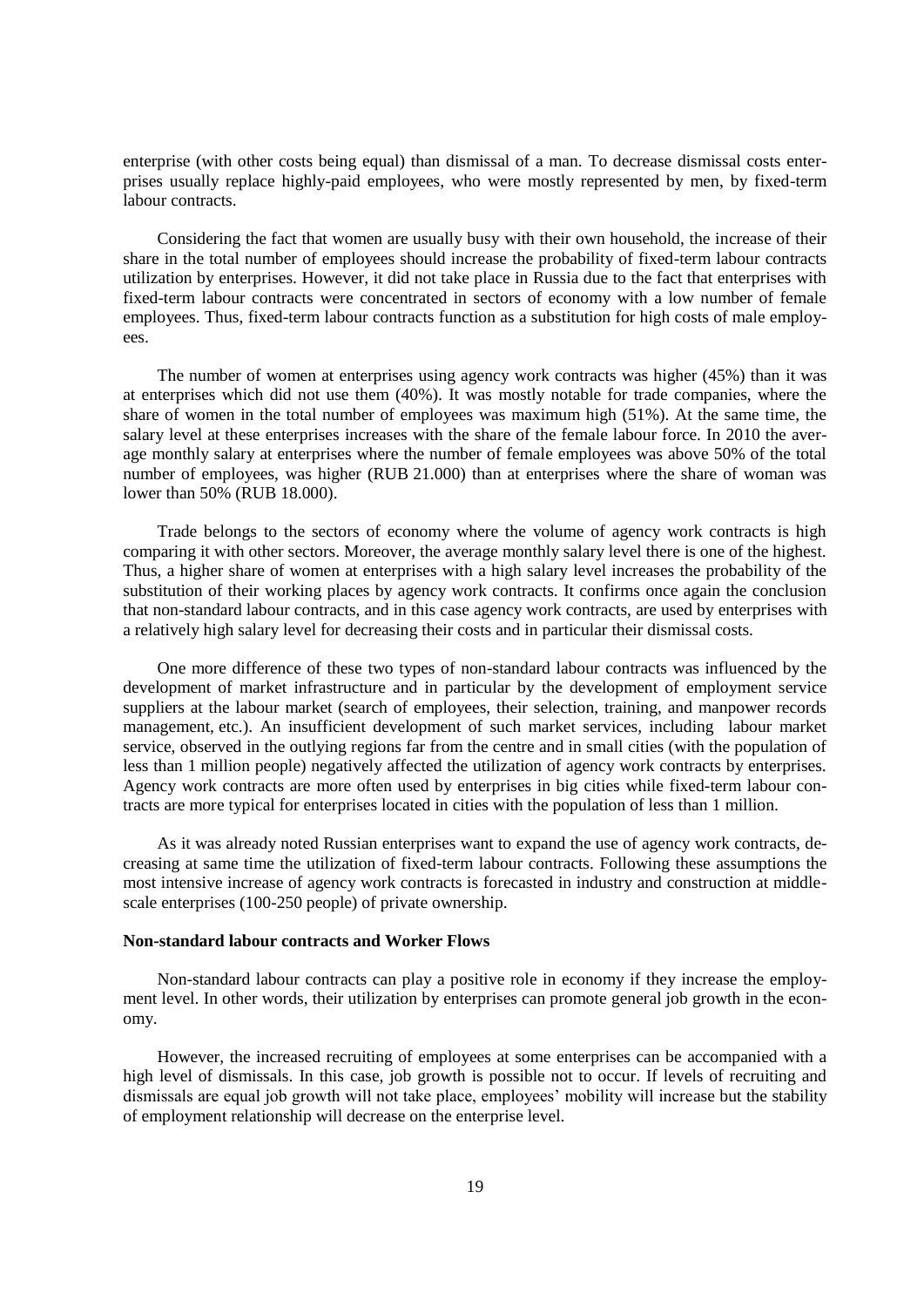The gross manpower turnover<sup>10</sup> and net changes of employment<sup>11</sup> serve as factors used for stability (mobility) appraisal and for the employment level change at enterprises. These indicators are calculated by the determination of shares for recruited and dismissed employees on the average staff number within the specific period of time. The comparison of recruiting and dismissal shares and also the gross manpower turnover and employment net changes for several groups of enterprises provides the possibility to appraise the dependence of employment increase (decrease) on the utilization of nonstandard labour contracts.

Research results demonstrate that enterprises with non-standard labour contracts recruited more employees than those which did not use this type of contracts. Thus, the recruiting value in the average number of employees at enterprises with fixed-term labour contracts was equal to 8% in 2009 increasing up to 19% in 2010, whereas it remained on the level of 13% in 2009-10 at enterprises with standard labour contracts. The number of recruiting employees was even higher at enterprises using agency work contracts. It was equal to 21% of the average number of employees in 2009 and increased up to 23% in 2010. Thus, enterprises using agency work contracts increased employment by about one fifth during the crisis and periods immediately afterwards. It was almost twice as much than the recruiting value of enterprises with standard labour contracts and 3-5 percentage points higher than at enterprises with fixed-term labour contracts.

However, not only the recruiting level was higher at enterprises with non-standard labour contracts but the dismissal level was higher as well. In 2009 the maximum level of dismissals (20%) was observed at enterprises with fixed-term labour contracts. They were followed by enterprises with agency work contracts (17%). The dismissal level (13%) at enterprises with standard labour contracts was relatively lower during the crisis period.

Most of enterprises decreased the number of dismissals in 2010. Enterprises with fixed-term labour contracts decreased the dismissal share to 18% and enterprises with standard labour contracts decreased it to 11% of the average number of employees.

Against the general background of dismissal decrease only enterprises with agency work contracts were the exception in this process. In 2010 they increased the dismissal share (20%) comparing it with the previous period. It took place rather not because of the further decline of their economic status but due to the increase of recently recruited employees share including the outsourcing of employees.

Thus with high levels of employees" recruiting and dismissal activities a decrease of the stability of employment relationship took place at enterprises with non-standard labour contracts. As recruiting and dismissal values were maximum high at these enterprises, they covered a higher number of employees comparing it with other enterprises. Thus, a large quantity of employees had unstable employment at enterprises with non-standard labour contracts both within the crisis (2009) and afterwards (2010).

<span id="page-19-0"></span>

|                           | Gross turnover |      | Net changes |      |
|---------------------------|----------------|------|-------------|------|
| Types of contracts, years | 2009           | 2010 | 2009        | 2010 |

l

10. The gross manpower turnover is equal to the sum of recruiting and dismissal shares in the average number of employees.

11. The value of employment net changes is calculated as the difference between recruiting and dismissal shares in the average number of employees at enterprises.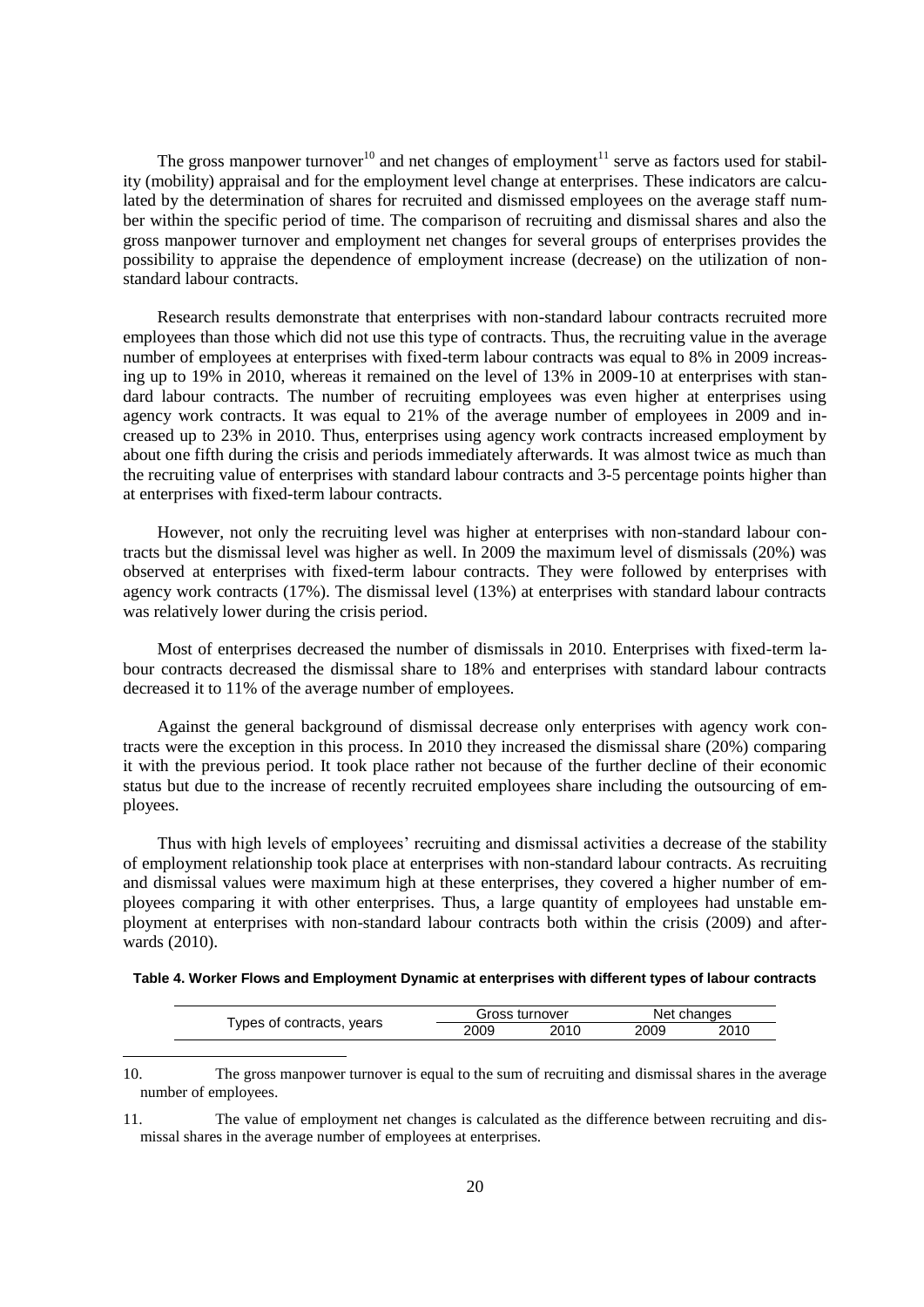| All enterprises                   | 0.30   | 0.29   | $-0.01$ | $+0.02$ |
|-----------------------------------|--------|--------|---------|---------|
|                                   | (0.29) | (0.29) | (0.14)  | (0.13)  |
| Non-standard employment contracts |        |        |         |         |
| <b>No</b>                         | 0.26   | 0.24   | $-0.01$ | $+0.02$ |
|                                   | (0.29) | (0.28) | (0.12)  | (0.12)  |
| Yes                               | 0.37   | 0.36   | $-0.02$ | $+0.02$ |
|                                   | (0.29) | (0.30) | (0.17)  | (0.14)  |
| Fixed-term employment contract    | 0.38   | 0.36   | $-0.02$ | $+0.02$ |
|                                   | (0.29) | (0.30) | (0.18)  | (0.14)  |
| Agency work contracts             | 0.35   | 0.44   | $+0.01$ | $+0.04$ |
|                                   | (0.29) | (0.37) | (0.17)  | (0.17)  |

This observation can be confirmed by the gross turnover factors (Table 4) as well. Enterprises with non-standard labour contracts had a higher factor of (0.36-0.37), than it was at enterprises not using such labour contracts (0.24-0.26). Moreover, if in 2009 the highest value of manpower turnover (higher than the average level) was found at enterprises with fixed-term labour contracts (0.38), in 2010 its maximum level (0.44) was observed at enterprises using agency work contracts. In other words the employment was most unstable at enterprises with fixed-term labour contracts in 2009 with agency work contracts in 2010.

The employment instability simultaneously means higher mobility of employees. Judging by the factor of employment net changes the number of recruited and dismissed employees was actually equal at enterprises (Table 4). As a result, the difference between recruiting and dismissal values was insignificant and employment net changes at enterprises were small. On the one hand, it provides an evidence of the fact that within the period of 2009-10 the model of "idle speed" with a recruiting share being actually equal to a dismissal share continued to operate on the Russian labour market. Thus, no significant employment increase occurred.

In 2009 employment decreased at most Russian enterprises, *i.e.* the dismissal level, though insignificantly, exceeded the recruiting level. Only enterprises using agency-work contracts were an exception.

The employment increase began to show at all enterprises in 2010 when the economic situation improved. Moreover, the employment increase at enterprises with agency work labour contracts was twice as high in comparison with other enterprises.

Thus, non-standard labour contracts did not promote an employment increase at Russian enterprises but they kept the employment on a fixed level due to the increase of employment flexibility for some categories of employees. The increased flexibility on the labour market resulted in the suppression of unemployment growth, which in general can be considered as a positive contribution of nonstandard labour contracts to economy.

#### <span id="page-20-0"></span>**Conclusion**

The number of enterprises using non-standard labour contracts and the number of employees involved into non-standard labour relationship increased on the Russian labour market in 2009-10. Nonstandard labour contracts are concentrated in particular types of enterprises. Moreover, various forms of non-standard labour contracts are rather complements than substitutes. The probability of agencywork contracts increases in enterprises that use fixed-term labour contracts.

In general, agency-work contracts were used by a small number of enterprises but had a very high rate of growth. Moreover, many more enterprises plan to use non-standard employment contracts.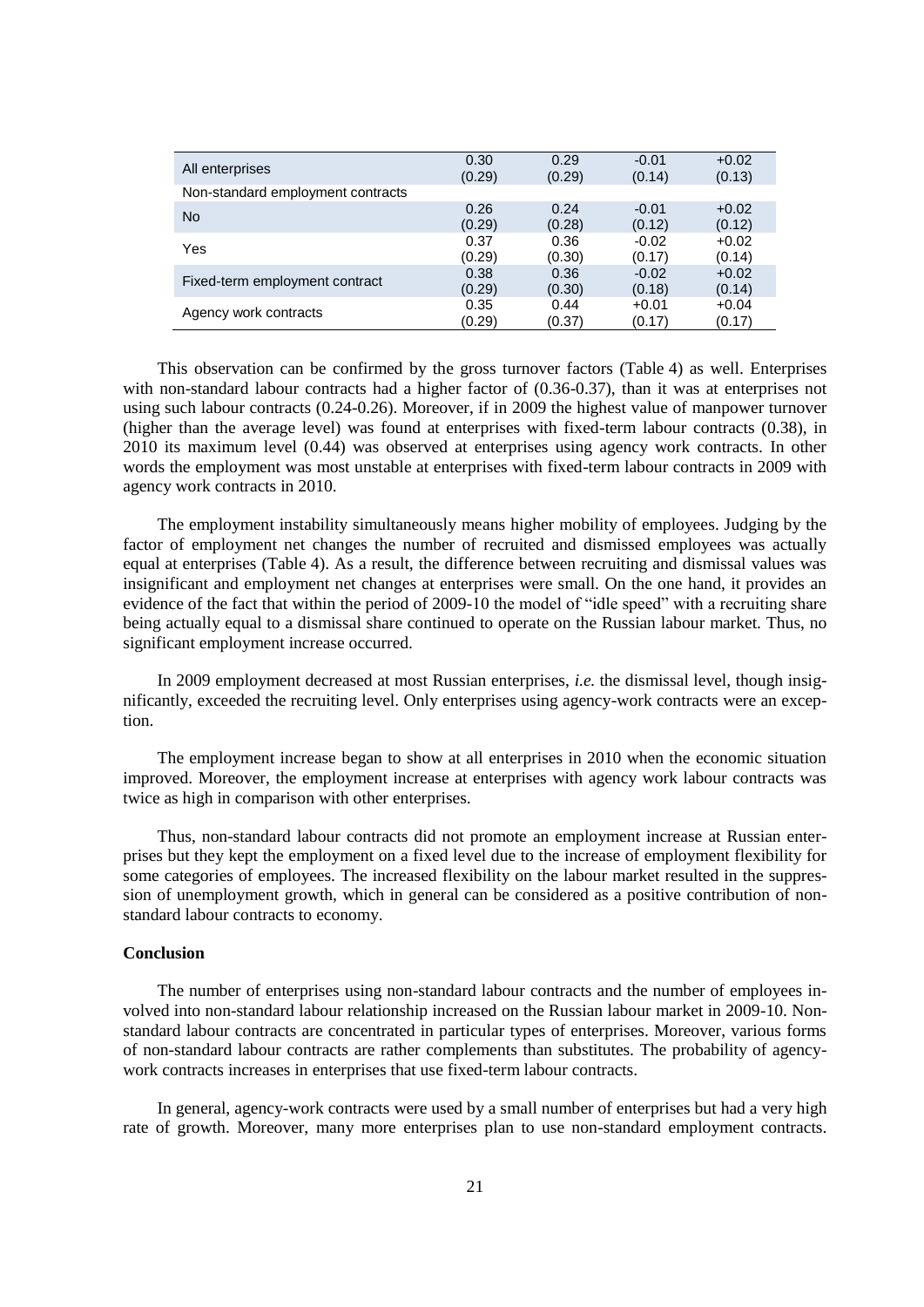Fixed-term labour contracts were more popular than agency-work contracts though the share of enterprises and the number of employees with fixed-term labour contracts had a low rate of growth. Enterprises plan to reduce number of fixed-term contracts.

The staff composition at enterprises with non-standard labour contracts is different from enterprises not using this type of contracts. Enterprises used non-standard labour contracts to obtain flexibility. In this case, they formed "a buffer" with staff composition differing depending on the type of labour contract used.

A "buffer" at enterprises with fixed-term labour contracts was formed mostly by male, low qualification employees and by pre-retirement and retirement age employees. The "buffer" at enterprises with agency-work contracts comprised mostly young women, who occupied low positions and possessed a low qualification level. Moreover, the age structure of female employees at enterprises with fixed-term labour contracts differs from enterprises with agency-work contracts. Enterprises with fixed-term labour contracts employed more women of retirement age and those with agency-work contracts recruited more young women under 30.

Manufacturing industries use both fixed term and agency work contracts. In addition, fixed term work is more widespread in construction and extractive industries, while agency work is more used in retail trade, transport and communications.

Companies with non-standard labour contracts are more often medium sized to large, old and in public ownership. In companies with restructuring needs fixed term contracts are more likely. Companies using agency work are profitable and export to CIS markets. Fixed term employment is less likely in companies with a higher technological level, while agency work is more widespread in companies with more specialized skill requirements. Companies with a high share of female employees use less fixed term work.

The results of analysis showed that in 2009-10 Russian model (when hiring and layoffs are equal) of "idle speed" continued to function in Russian market. Moreover, it functioned regardless of contract relationship with employees at enterprises.

Expectations, that non-standard labour contracts will significantly affect the increase of the employment level, were not confirmed. The employment level at Russian enterprises did not undergo significant changes; and its insignificant increase in 2010 did not depend on contractual relationship with employees used by enterprises.

The recruiting level of employees corresponded to their dismissal level at enterprises. Thus, no significant job growth was observed. It can be explained by low rates of new job creation everywhere regardless of contractual relationship with employees. It decreased employment-dismissal costs for enterprises with standard labour contracts by creating for them conditions similar to those of enterprises with non-standard labour contracts.

At the same time, non-standard labour contracts had a "supporting" effect on the employment level. Enterprises with non-standard labour contracts recruited more employees though also dismissing more of them. As a result, enterprises with non-standard labour contracts differed from others by two features with all other features being similar. First of all, they were in general characterized by the high level of employees' mobility, by the low level of employment relationship stability and also by a more unstable employment relationship. Secondly, the segmentation of their internal labour markets was larger in scale than at enterprises with standard labour contracts. Thus, enterprises with nonstandard labour contracts "supported" the general level of employment on a relatively permanent level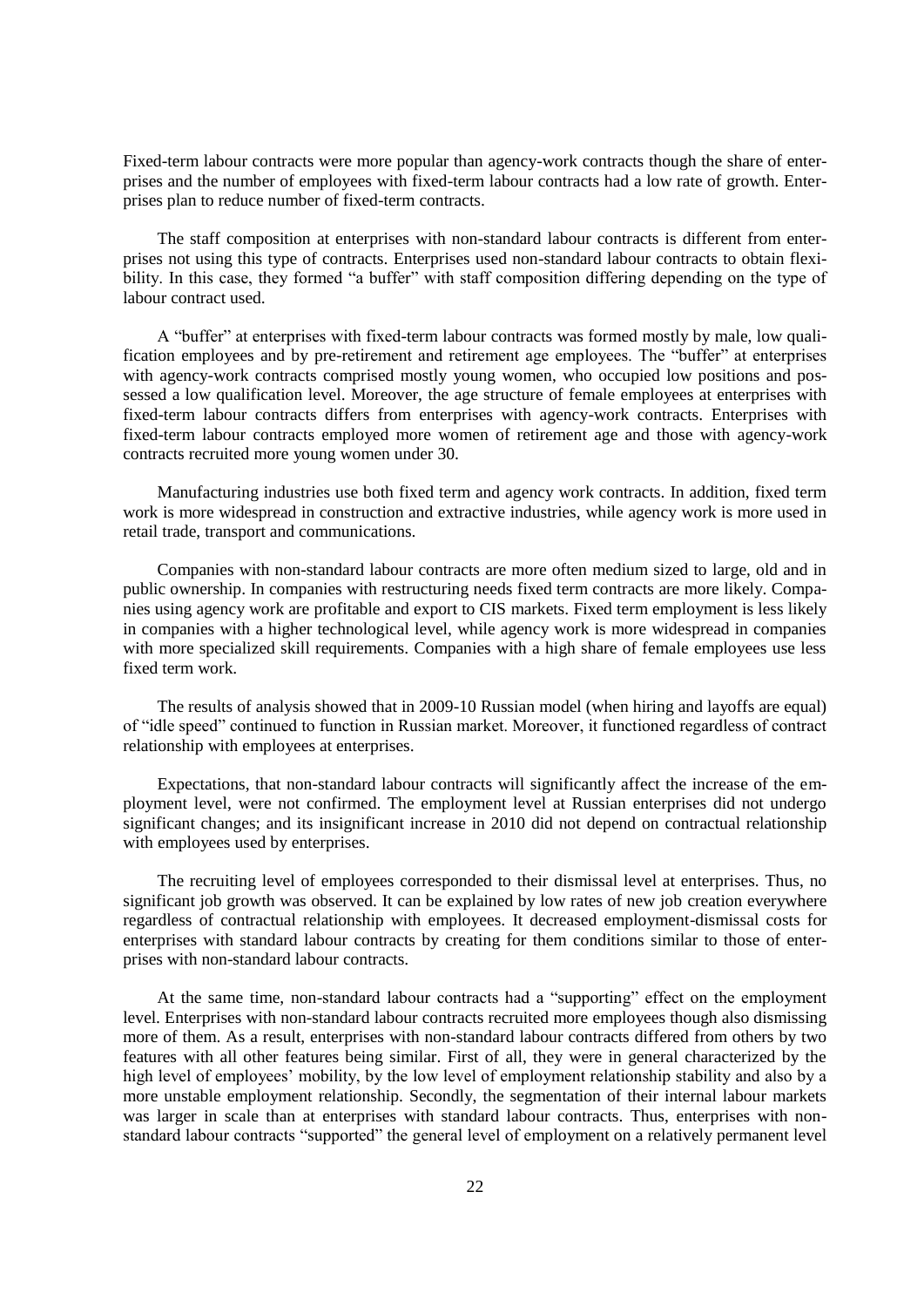by decreasing the employment stability for a larger number of employees comparing it with enterprises using standard labour contracts and by the increase of a secondary segment of working places in domestic labour markets.

<span id="page-22-0"></span>The increase of segmentation and the expansion of an unstable employment segment in internal markets of enterprises with non-standard labour contracts provide evidence of two important processes going on in Russian labour market. On the one hand, the secondary segment growth justifies the fact that Russian enterprises use it as complementary facility to increase the flexibility which helps them to adjust to varying demand conditions. On the other hand, the increase of unstable employment segment at Russian enterprises using non-standard labour contracts demonstrates the transformation of standard labour contracts for an increasing number of employees. It indicates the necessity to improve the Russian labour legislation, which is still mostly oriented to standard labour relations considering working conditions of employees and the employment character of the given "unstable" segment.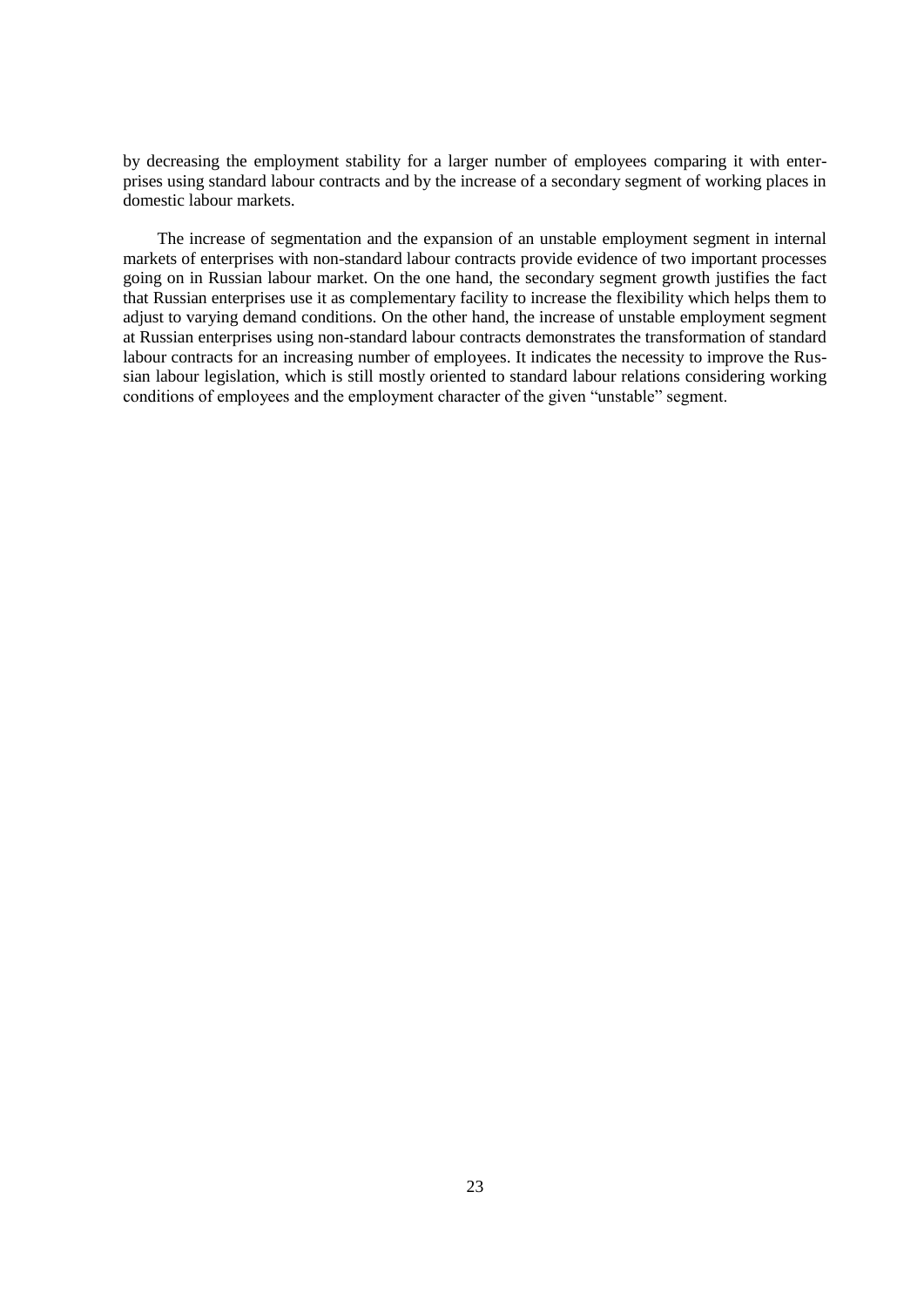### **Bibliography**

- Abraham K. G, Taylor S. K. (1996). Firms" Use of Outside Contractors: Theory and Evidence, Journal of Labor Economics, N 14 (3), p. 394 - 424.
- Abraham K. G. (1998). Flexible staffing arrangements and employers short-term adjustment strategies. In: Hart R.A. (Hg.): Employment, unemployment and labor utilization. London, p. 288- 311.
- Atkinson J. (1987). Flexibility or fragmentation? The United Kingdom labor market in the eighties. Labor and Society, 12 Jg., H. 1, p. 87-105.
- Autor, D., Houseman, S. (2010). Do Temporary Help Jobs Improve Labor Market Outcomes for Low-Skilled Workers? Evidence from "Work First". American Economic Journal: Applied Economics 2, 96-128.
- Barmby T., Stеphan G. (2000). Worker absenteeism: Why firm size matter. The Manchester School, 68 Jg., H. 5, p. 568-577.
- Bellmann L. (2012). Statistische Daten zu befristeter Beschäftigung Arbeitsmarktwirkungen. Vortrag beim Expertenworkshop zum Thema "Befristungsrecht" des DGB und der Friedrich-Ebert Stiftung, Berlin, 26. Januar 2012. [http://www.hugo-sinzheimer](http://www.hugo-sinzheimer-insttut.de/fileadmin/user_data_hsi/ab_2011/Texte/Statistische_Daten_zu_befristeter_Beschaeftigung-Bellmann_260112_1_.pdf)[insttut.de/fileadmin/user\\_data\\_hsi/ab\\_2011/Texte/Statistische\\_Daten\\_zu\\_befristeter\\_Beschaefti](http://www.hugo-sinzheimer-insttut.de/fileadmin/user_data_hsi/ab_2011/Texte/Statistische_Daten_zu_befristeter_Beschaeftigung-Bellmann_260112_1_.pdf) [gung-Bellmann\\_260112\\_1\\_.pdf](http://www.hugo-sinzheimer-insttut.de/fileadmin/user_data_hsi/ab_2011/Texte/Statistische_Daten_zu_befristeter_Beschaeftigung-Bellmann_260112_1_.pdf)
- Bellmann, L. and Alda, H. (2004). Betriebliche Personal- und Beschäftigungspolitik zwischen Flexibilität und Stabilität. In: WSI Mitteilungen, H.5, s. 255-261.
- Boeri, T. (2011), "Institutional Reforms and Dualism in European Labor Markets", in O. Ashenfelter and D. Card (eds.), Handbook of Labor Economics, pp. 1173-1236.
- Boockmann, B. and Hagen, T. (2003). Works councils and fixed-term employment: Evidence from West German establishments. In; Schmollers Jahrbuch, 123. s. 359-381.
- Boockmann, B. and Hagen, T. (2006). Befristete Beschäftigungsverhältnisse Brücken in den Arbeitsmarkt oder Instrumente der Segmentierung? Baden-Baden.
- Booth, A.L., Francesconi, M., Frank, J. (2002). Labor as a buffer: do temporary workers suffer? IZA Discussion Paper, N 673.
- Brehmer, W. and Seifert H. (2009). Sind atypische Beschäftigungsverhältnisse prekär? Eine empirische Analyse sozialer Risiken, Zeitschrift für Arbeitsmarktforschung 4, s. 501 - 531.
- Brinkmann, U., Dörre, K and Röbenack, S. (2006). Prekäre Arbeit. Ursachen, Ausmaß, soziale Folgen und subjektive Verarbeitungsformen unsicherer Beschäftigungsverhältnisse, Friedrich-Ebert-Stiftung (Hg.), Bonn.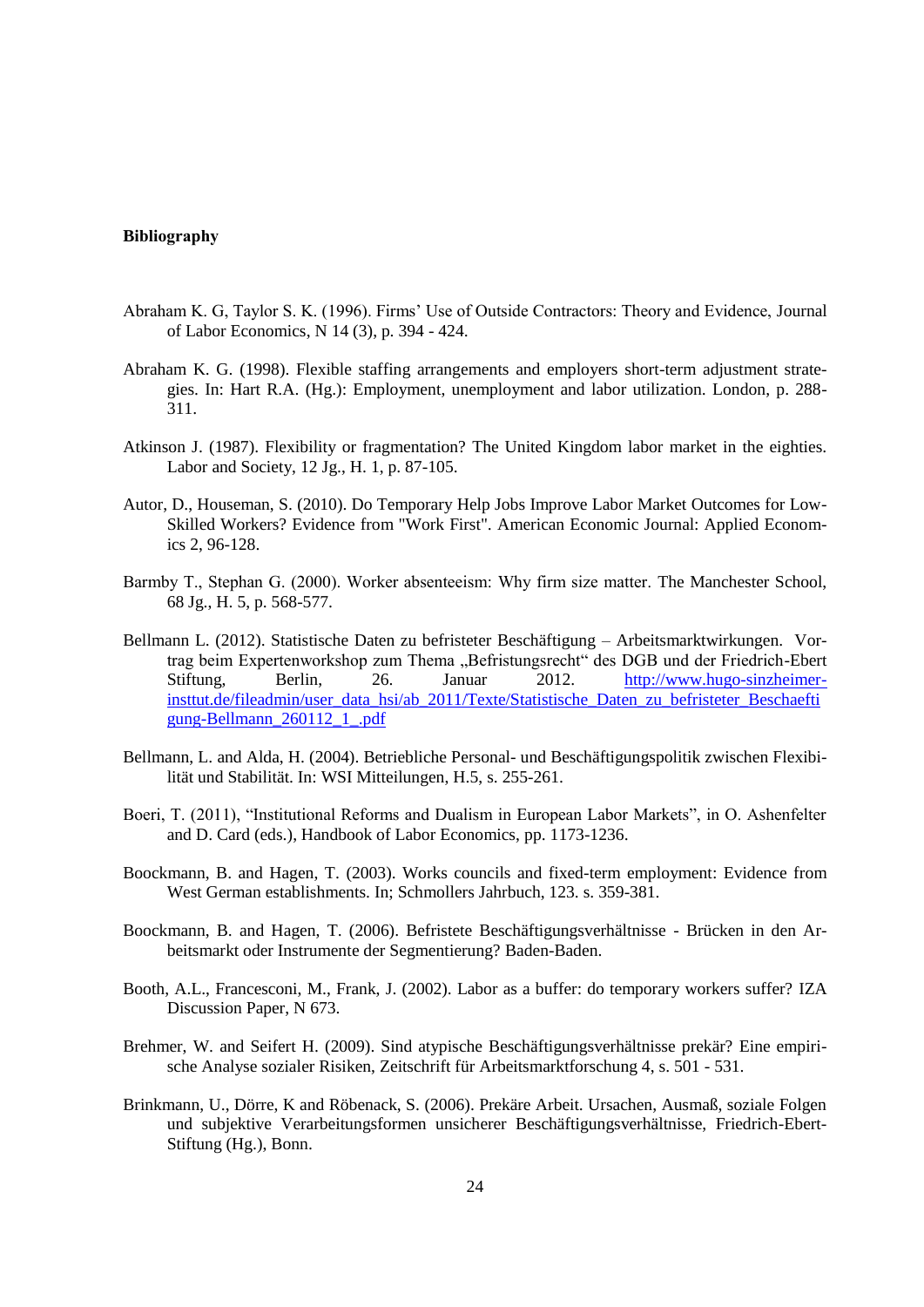- Brodsky, M.M. (1994). Labor market flexibility: a changing international perspective. In: Monthly Labor Review, 117. Jg. H. 11, s. 53-60.
- Capelli, P. and Neumark, D. (2001). External job churning and internal job flexibility. In: NBER Working Paper, No. 8111.
- Casouel, E. and Cunyat, A. (2011). Temporary Contracts, Employment Protection and Skill: an Application to Spain. The Manchester School, 79, p. 1237–1261.
- Destatis, Statistisches Bundesamt (2008). Atypische Beschäftigung auf dem deutschen Arbeitsmarkt, Wiesbaden.
- Dull, H. and Ellguth, P. (1999). Atypische Beschäftigung: Arbeit ohne betriebliche Interessenvertretung? Empirische Analysen mit dem IAB-Betriebspanel zum Einfluss von Betriebsräten auf befristete und geringfügige Beschäftigung. In: WSI Mitteilungen, 52. Jg., H. 3, s. 165-176.
- Gensicke, M., Herzog-Stein, A., Seifert, H. and Tschersich, N. (2010). Einmal atypisch, immer atypisch beschäftigt? Mobilitätsprozesse atypischer und normaler Arbeitsverhältnisse im Vergleich, WSI-Mitteilungen 163, s. 179 - 187.
- Gimpelson, V.E. and R.I. Kapelushnikov (eds.) (2006). Non-standard employment in the Russian economy, The Publishing House of NRU HSE, Moscow.
- Gundert, S. and Hohendanner, C. (2011). Leiharbeit und befristete Beschäftigung: Soziale Teilhabe ist eine Frage von stabilen Jobs, IAB-Kurzbericht, 4/2011, Nürnberg, Institut für *A*rbeitsmarkt-und Berufsforschung*.*
- Hagen, T. and Boockmann, B. (2002). Determinanten der Nachfrage nach befristeten Verträgen, Leiharbeit und freier Mitarbeit, Empirische Analysen auf Basis des IAB-Betriebspanels. In: L. Bellmann & A. Kölling (Hrsg.), Betrieblicher Wandel und Fachkräftebedarf, (Beiträge zur Arbeitsmarkt- und Berufsforschung, 257), Nürnberg, S. 199-235.
- Heckman, J.J. (1979). Sample selection bias as a specification error. Econometrica, 47. Jg., H 1, p. 153-161.
- Hohendanner, C. (2010). Befristete Arbeitsverträge Zwischen Auf-und Abschwung. Unsichere Zeiten, Unsichere Verträge? IAB-Kurzbericht 14/2010, Nürnberg, Institut für Arbeitsmarkt-und Berufsforschung, online verfügbar unter [http://doku.iab.de/kurzber/2010/kb1410.pdf](http://translate.googleusercontent.com/translate_c?hl=de&rurl=translate.google.de&sl=en&tl=de&u=http://doku.iab.de/kurzber/2010/kb1410.pdf&usg=ALkJrhi7zfo9DbSt95lJpKqyn0SvXbOcEQ)
- Ichino, A. and Muehlheusser, G. (2004). How often should you open the door? Opltimal monitoring to screen heterogeneous Agents, IZA Discussions Paper, N. 385.
- Jahn, E. (2010). Reassessing the wage penalty for temporary agency workers in Germany. Journal of Economics and Statistics 2, p. 208-233.
- Jahn, E. and Bentzen, J. (2010). What Drives the Demand for Temporary Agency Workers? IZA DP No 5333.
- Jahn, E., Riphahn, R. T., Schnabel, C. (2012). Flexible Forms of Employment: Boon and Bane, April 2012, LASER Discussion Papers, Paper No. 62.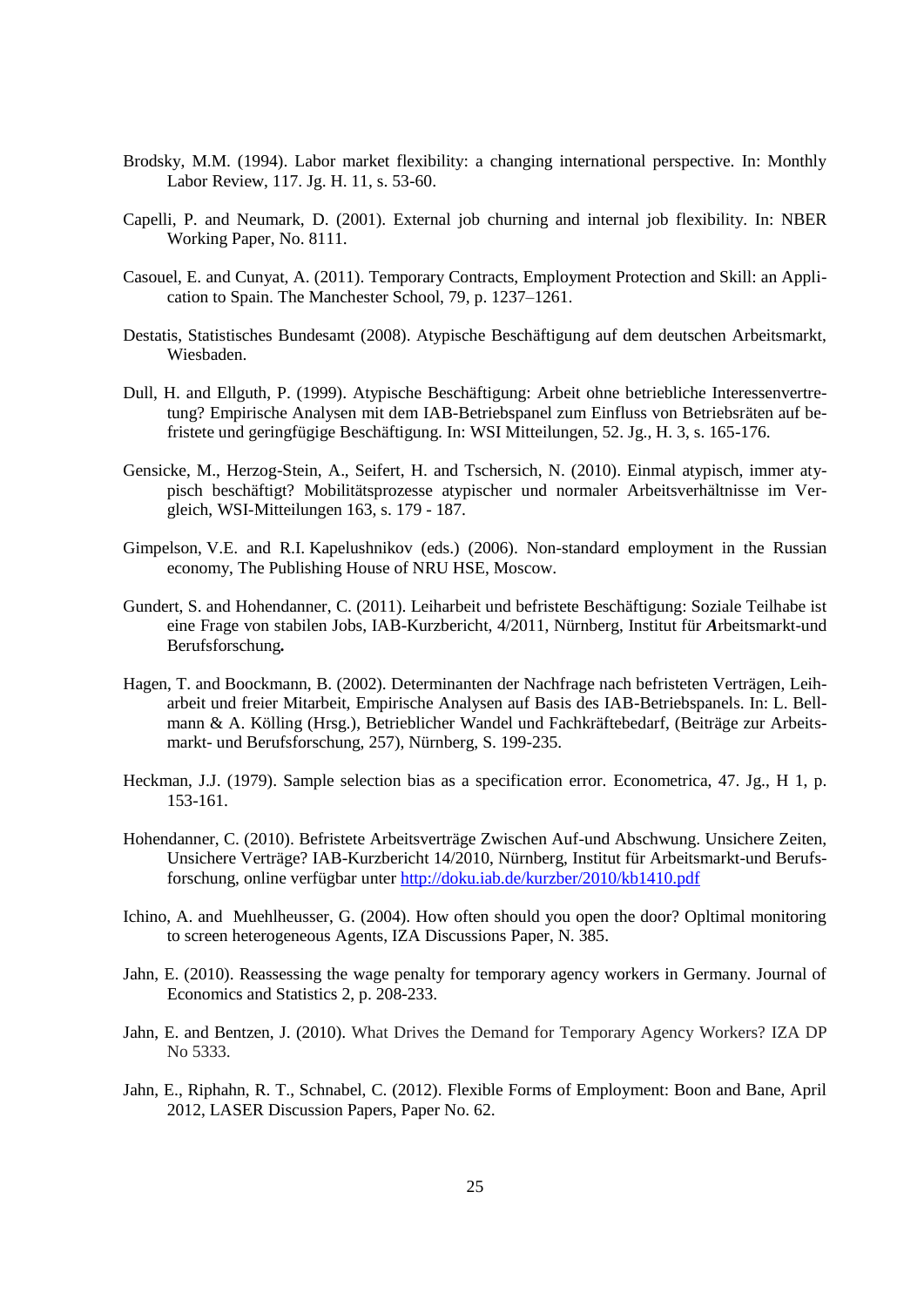- Kalleberg, Arne L. (2009). Presidential Address: Precarious work, insecure workers: Employment relations in transition, American Sociological Review 74, p. 1 - 22.
- Karabchuk, T. (2012). Part-time and temporary workers in Russia: winners or losers? In: Journal for Labour Market Research, Vol. 45, No. 1, p. 23-39.
- Keller, B. and Seifert, H. (2007). Atypische Beschäftigungsverhältnisse. Flexibilität, soziale Sicherheit und Prekarität, in: Keller, B./Seifert, H. (Hrsg.): Atypische Beschäftigung – Flexibilisierung und soziale Risiken, Berlin, p. 11-26.
- Kohaut, S., Lehmer, F., Crimmann, A., Ziegler, K. Ellguth, P., (2009). Forschungsbericht zum Thema "Arbeitnehmerüberlassung", IAB, Nürnberg.
- Kvasnicka, M. (2008). Does Temporary Help Work Provide a Stepping Stone to Regular Employment? NBER Discussion Paper 13843. Cambridge.
- Lancker, Wim Van (2012). The European world of temporary employment. In: European Societies, Vol. 14, No. 1, p. 83-111.
- Milner, J.M. and Pinker, E.J. (2001). Contingent labor Contracting under demand and supply uncertainty. In: Management Science, 47. Jg. H. 8, p 1046-1062.
- Mückenberger, U. (1985). Die Krise des Normalarbeitsverhältnisses hat das Arbeitsrecht noch Zukunft? Zeitschrift für Sozialreform, 31. p. 415-434; p. 457-475.
- Mückenberger, U. (2007). Folgerungen aus der Krise des Normalarbeitsverhältnisses, in: Lorenz, Frank; Schneider, Günter (Hg.): Ende der Normalarbeit? Mehr Solidarität statt weniger Sicherheit – Zukunft betrieblicher Interessenvertretung, Hamburg, p. 80 - 109.
- Mückenberger, U. (2010). Krise des Normalarbeitsverhältnisses ein Umbauprogramm, Zeitschrift für Sozialreform 56, p. 403 - 420.
- Neubäumer, R. and Tretter, D. (2008). Mehr atypische Beschäftigung aus theoretischer Sicht, Industrielle Beziehungen, 15, S. 256-278.
- Nielen, S. and Schiersch, A. (2011). Productivity in German manufacturing firms: Does fixed-term employment matter? German Institute for Economic Research, http://doku.iab.de/fdz/events/2012/Nielen.pdf.
- Pfarr, H. et. al. (2004). REGAM-Stidie: Atypische Beschaeftigung den Betrieben eingesetzt zur Umgehung des Kuendigungsschutzes? Betreibs-Berater, 59. Jg. H. 11, s. 602-608.
- Pfeifer, C. (2005). Flexibility, Dual Labour Markets, and Temporary Employment Empirical Evidence from German Establishment Data, Management Revue, 16, p. 404-22.
- Portugal, P. and Varejão, J. (2009). Why Do Firms Use Fixed-Term Contracts? IZA DP No. 4380.
- Rosstat of RF (2011). Rating of economic activities on an average monthly gross wages without payment of a social nature, Rosstat, July.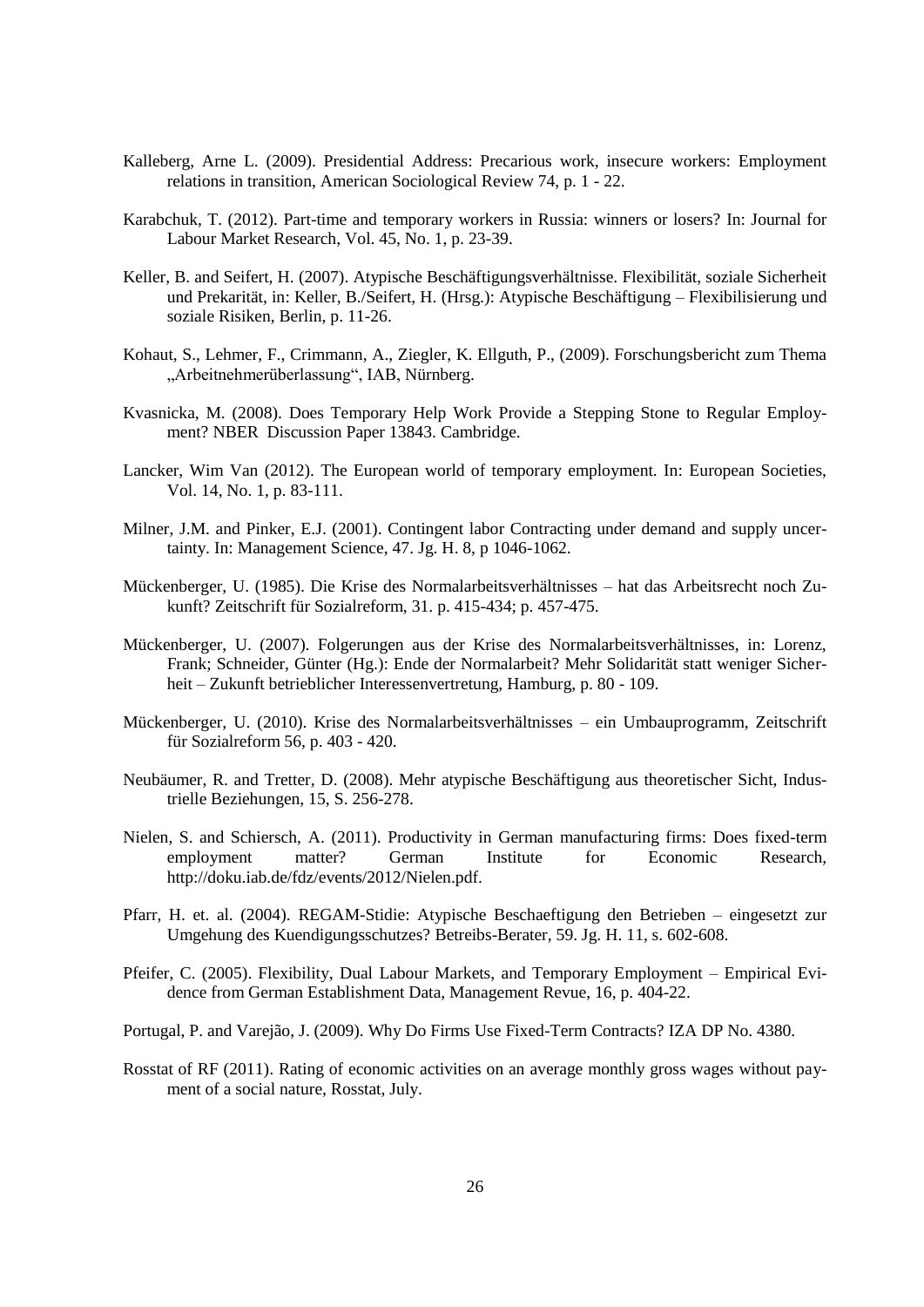Saint-Paul, G. (1991). Dynamic labor demand with dual labor markets. Economics Letters, 36 Jg., p. 219-222.

Saint-Paul, G. (1996). Dual Labor markets: a macroeconomic perspective. London.

- Smirnych, L.I. and Woergoetter, A. (2000), [Einkommen, Geschlecht und Arbeitsplatzwechsel in Russ](http://ideas.repec.org/p/ihs/ihstep/15.html)[land 1998. Earnings, Gender, and Mobility in the RF 1995-1998,](http://ideas.repec.org/p/ihs/ihstep/15.html) [Transition Economics Series](http://ideas.repec.org/s/ihs/ihstep.html) 15, Institute for Advanced Studies.
- Smirnykh, L.I. (2010). Non-standard employment contracts: the experience of enterprises, Paper HSE WP15/2010/3, NRU HSE, Moscow.
- Stephan, G. (1991). Fehlzeiten: Eine theoretische und empirische Untersuchung mit Individualdaten. Mitteilungen der Arbeitsmarkt- und Berufsforschung, 24 Jg., H. 3, s. 583-594.
- Stephan, G. (1994). Fehlzeiten im Unternehmensvergleich: Wirkt sich die Entlohnung aus. Ifo-Studien, 40. Jg., s. 43-61.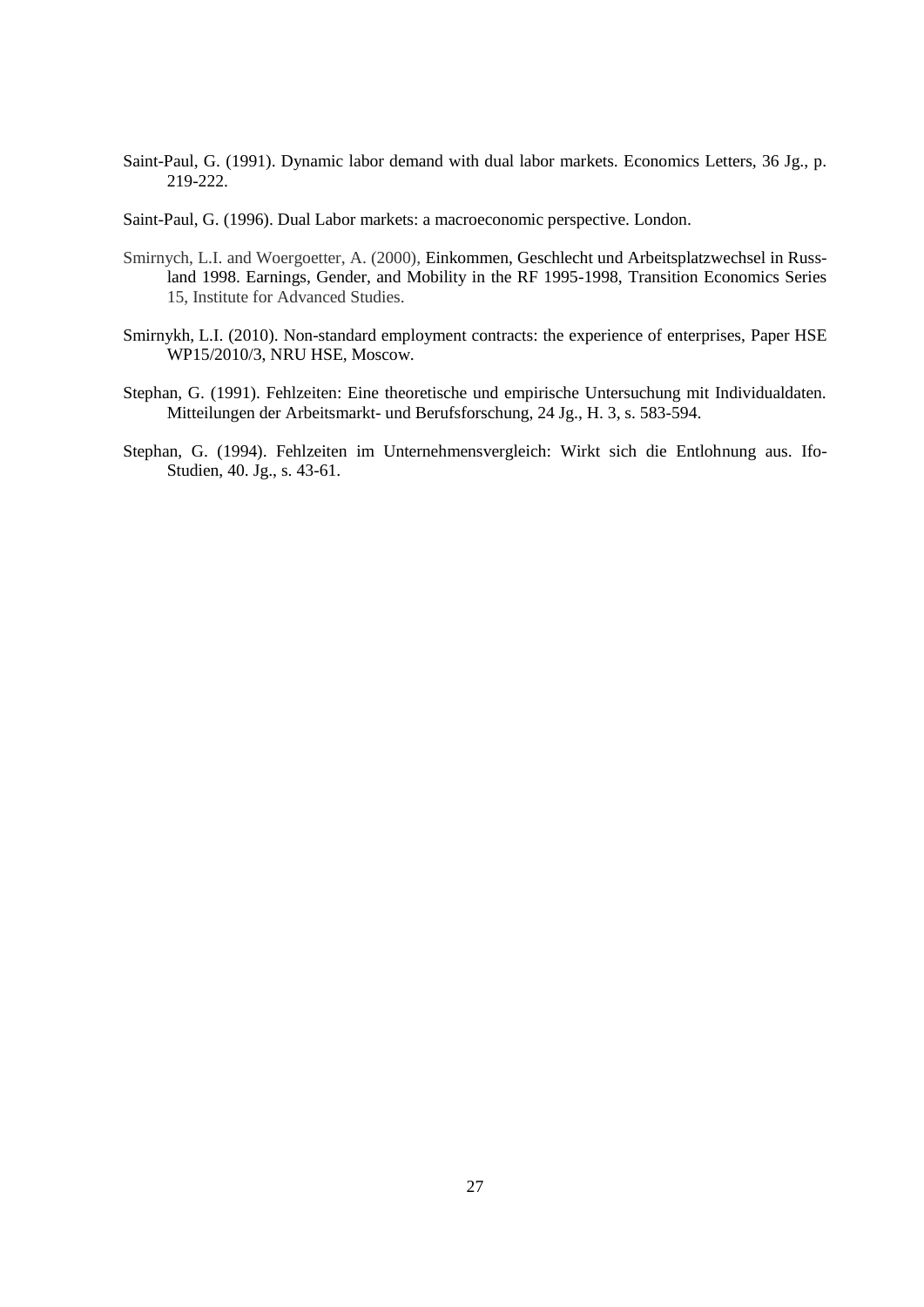## **Information about the authors:**

Larisa I. Smirnykh

National Research University Higher School of Economics (Moscow, Russia). [«Laboratory for](http://lirt.hse.ru/en/)  [Labour Market Studies»](http://lirt.hse.ru/en/), Deputy Laboratory Head;

E-mail: lsmirnykh@hse.ru,

## Andreas Wörgötter:

OECD, Economics Department, Country Studies Branch Division V, Head of Division and University of Technology, Vienna, Department of Mathematical Economics, Associate Professor E-mail: andreas.woergoetter@oecd.org